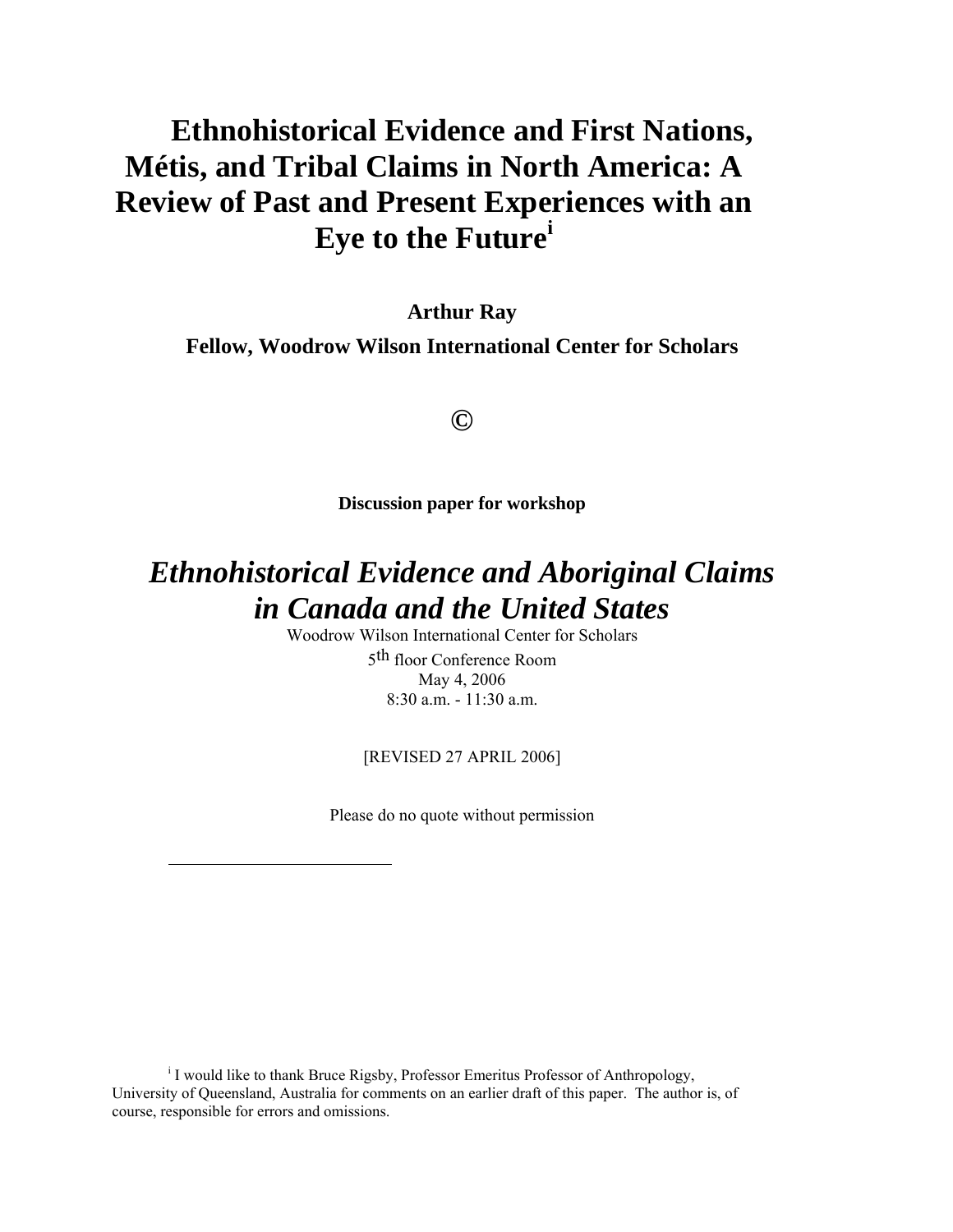### **Introduction**

Aboriginal and treaty rights have been the subjects of litigation since the  $19<sup>th</sup>$ century in Canada and United States.<sup>[1](#page-37-0)</sup> Both countries also have tried alternative ways of resolving these claims, most notably claims commissions, albeit the courts still play the dominant role. In the United States, American Indian groups also petition the federal government, mostly through the Federal Acknowledgment Program [FAP], for recognition as tribes in order to become eligible for the political, social and economic benefits that flow from federal acknowledgement.<sup>[2](#page-37-1)</sup> Regardless of the venue that native groups have used/are using, they, other parties to their disputes, and the public at large, have complained and are complaining that petitions are not dealt with in a timely, cost-effective and transparent (fair and predictable) manner. For example, Congress created the USICC in 1946 and expected it to deal in five years with all of the historical grievances that American Indian tribes held against the federal government. The commission operated for 32 years and its work was incomplete when Congress abolished it in 1978. The remaining cases were transferred to the Federal Court of Claims. History shows us that the problem with resorting to the courts, however, is that trials of major claims have become evermore lengthy and costly. In Canada for instance, initially claims trials lasted a few days at most, but recently, some have taken more than a year of court days and have cost in excess of \$100 million.<sup>3</sup> The adversarial nature of litigation often is cited as the cause for drawn out trials.<sup>[4](#page-37-3)</sup> Indeed, critics of the USICC complained that it failed to dispose of its cases in a timely fashion largely because operated like a court. The reasons were that Indian tribes insisted on having the right to make presentations and challenge those of the government and the Justice Department sought to minimize the federal government's liability. Also, the commissioners had looked to the Court of Claims for their precedents.<sup>5</sup>

The more recent experience of the FAP suggests, however, that the timeconsuming decision-making that is characteristic of litigation and was a trait of the USICC proceedings cannot simply be attributed to their adversarial nature. The BIA's Branch of Acknowledgement and Research [BAR], which administers the FAP, operates more like an inquisitorial body than a North American court.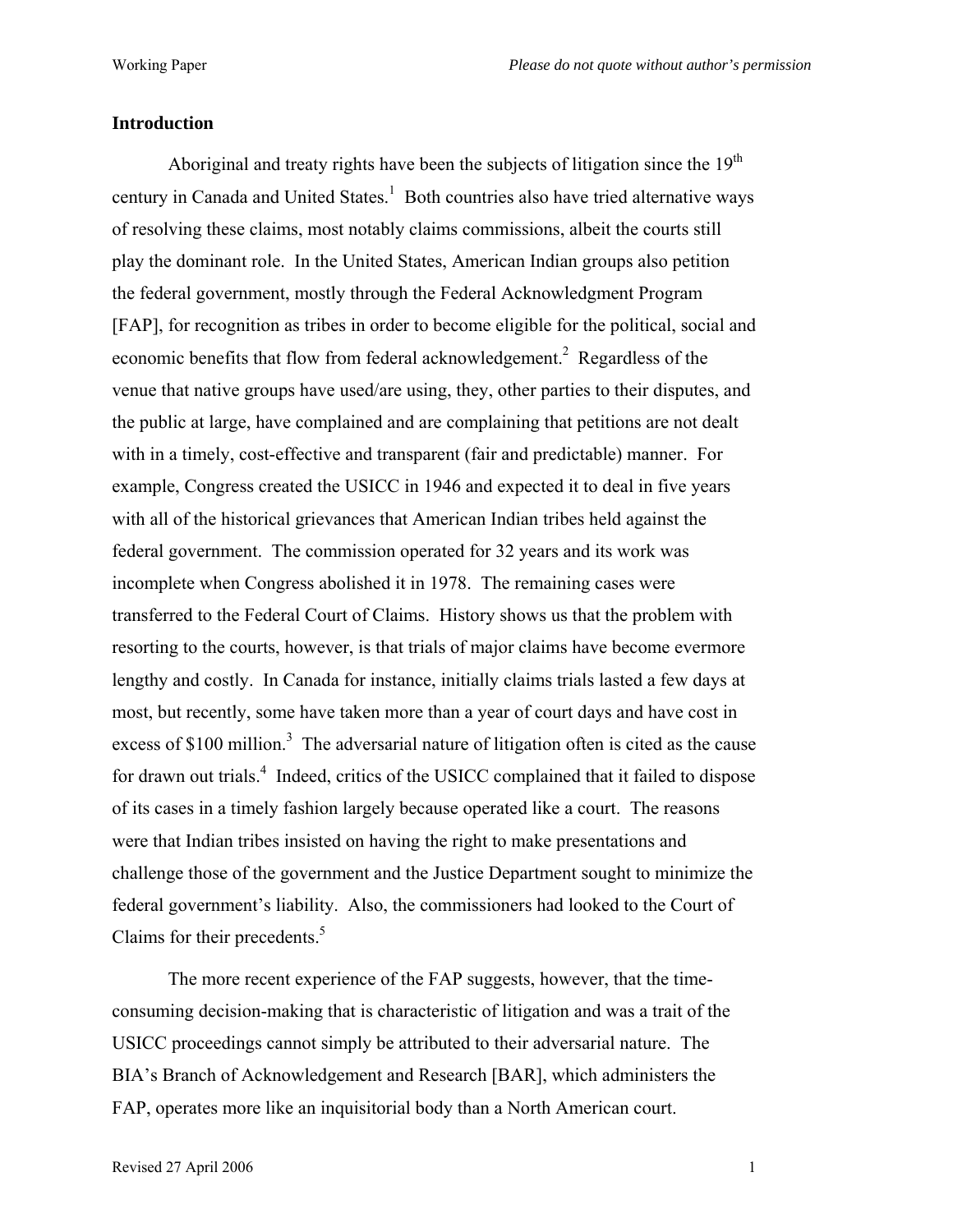Petitioners present written briefs to the BAR, whose staff members make proposed findings. Their preliminary determinations are based on careful analyses of the evidence petitioners submit and/or additional information that BAR researchers collect. Before the Assistant Secretary of Indian Affairs makes a final decision, third parties are allowed to make interventions and the petitioners are given the opportunity to reply to them. Although battles in hearing rooms or courtrooms are thus avoided, critics fault the BAR for the glacial pace of its process. They point out that some tribal groups have had to wait more than twenty years for their applications to be completed.<sup>[6](#page-37-5)</sup> Various explanations have been offered for these delays. Most often detractors say that BAR lacks sufficient staff to process applications<sup>[7](#page-37-6)</sup> and the period for third-party interventions frequently is too drawn out.<sup>8</sup> Whatever the reason, delays in completing petitions have created a backlog of over two hundred cases.<sup>[9](#page-37-8)</sup>

In addition to these problems of time and cost, Native and non-native critics of claims resolution processes and the FAP complain that the outcomes are not predictable. Frequently they assert that assessment procedures are inconsistent, similar lines of evidence are treated differently from case to case, or certain lines of evidence, most notably native oral histories and other non-textual records, are given little weight. $10<sup>10</sup>$  $10<sup>10</sup>$ 

This leads us to a basic question. Why do these problems arise regardless of the claims venue used? I believe that part of the answer lies in the nature of the applied ethnohistorical research Aboriginal and Tribal claims require for their resolution, the fundamental nature of the claims/FAP processes, and the diverse, often conflicting character of ethnohistorical evidence. These are issues that I will explore.

#### **Applied Ethnohistory and Claims**

Australian legal scholar Alex Reilly has noted that the historiographies generated by the scholarly community and the courts are fundamentally different because they serve wholly dissimilar objectives.<sup>11</sup> His observations would also apply to claims commissions/tribunals and the FAP. Academic scholarship does not seek to provide finality to historical interpretation. Rather, it is now widely, if not universally, accepted that our perceptions of the past are linked to the present because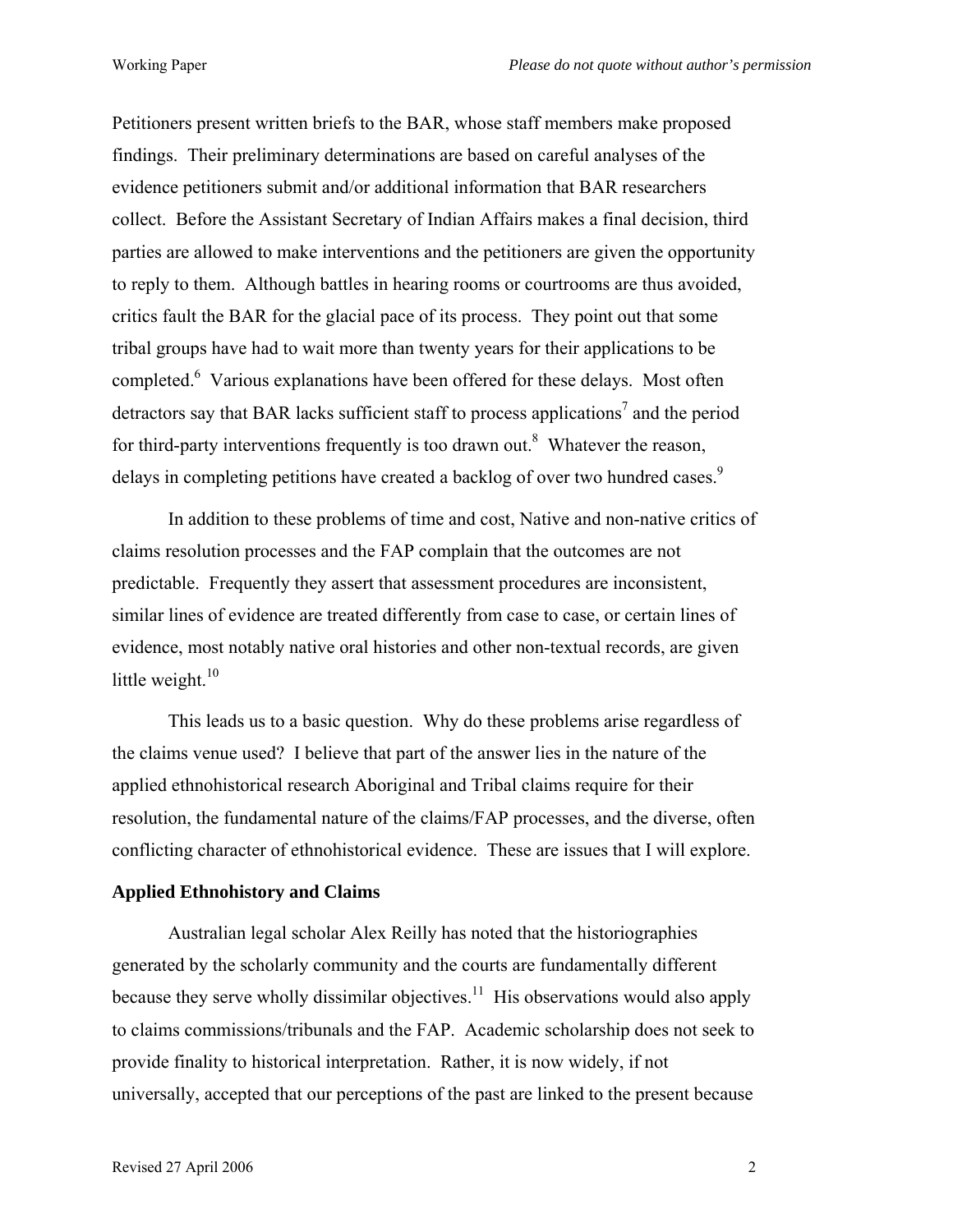they are socially constructed and connected to current concerns. An analysis of the ethnohistorical literature regarding North American Aboriginal people makes this clear. Succeeding generations of scholars deployed different theoretical and methodological frameworks that have continually altered our understandings of Native history. In this way, scholarship has helped to keep the Aboriginal past alive in the academy and connected to its present interests.

Reilly points out that courts use history to bury the past rather than to continually revisit it. This is because they use historical 'evidence' to resolve disputes that arise from the contested past so that parties to litigation can move forward. History was/is also used in this way by claims commissions and the FAP. Given that adjudicators must provide resolutions in a timely fashion, they may have to invent historical 'facts' for decision-making purposes. Supreme Court of Canada Justice J. J. Binnie acknowledged this reality in *Regina v. Marshall* (1998), when he responded to criticisms from the academy about the way trial judges used Native history in their decisions.<sup>12</sup> Binnie pointed out to these critics: 'the law sees a finality of interpretation of historical events where finality, according to the professional historian, is not possible. The reality, of course, is that the courts are handed disputes that require for their resolution the finding of certain historical facts. The litigating parties cannot await the possibility of a stable academic consensus.<sup>13</sup> Petitioners to claims commissions and the FAP also cannot wait indefinitely.

These dissimilar approaches to history have important implications for claims resolution proceedings. Reilly points out that historical evidence enters claims trials from the dynamic context of the academy, but 'the law's approach to history is far from dynamic' because it 'assumes that the past belongs to another realm of time' that can be separated from the present and understood on its own terms.['14](#page-37-13) For pragmatic reasons, claims commissions and the FAP must adopt a similar operating assumption. While this may be the case, the courts, claims commissions, and FAP construct models so they can imagine (create) a past to suit their needs. In this way their' view of history is, in fact, a very presentist one. Significantly, the models of the USICC, the courts, and FAP usually have been/are constructed in reference to extant jurisprudence and/or legislation rather in consideration of past or current academic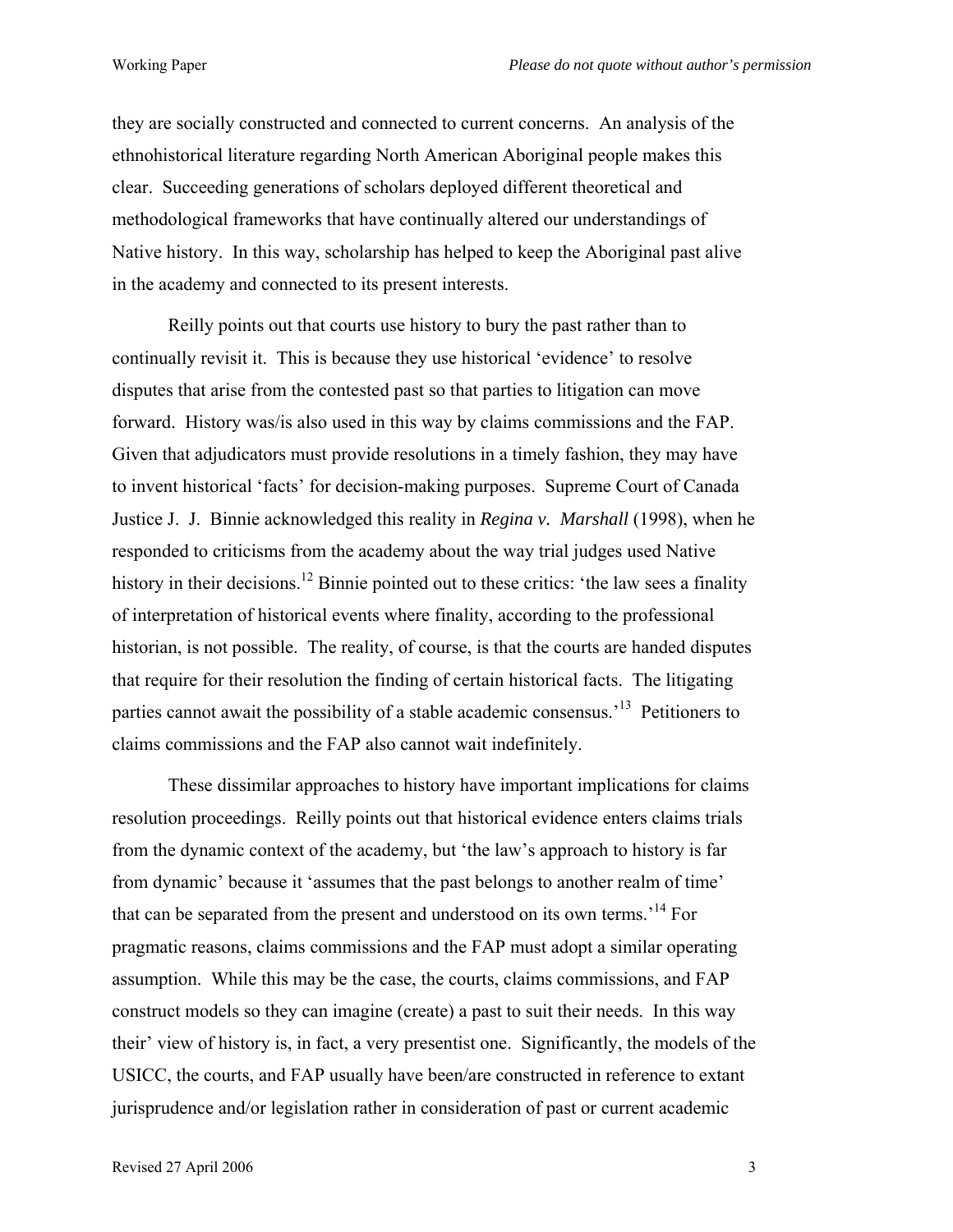discourse. On the other hand, ethnohistorical experts who appear for or against Aboriginal claimants draw their theoretical (interpretive) perspectives mostly from the latter discourse. This means that claims litigation and FAP processes are exercises in which aboriginal pasts are filtered through multiple sets of academic and legal models, or lenses, and Aboriginal and tribal rights are acknowledged (created) or denied on that basis. Until very recently, Indian, First Nations, and Métis perspectives had little direct input.



It is clear that discussions of the theoretical models that shape the evidence presented in claims proceeding should be a central aspect of expert testimony. In the 1950s, which were the formative years for the USICC, theoretical discussions were an important feature of the testimony of opposing experts. For example, in the California Indian Claims (Dockets 31 & 33), opposing anthropological experts debated the merits of interpreting the state's Indian past from the culture area framework, which dominated North American Anthropology during the first half of the Twentieth Century (and remains an influential perspective), or from the point of view of the cultural ecological approach, which, in the 1950s, was a relatively new way of looking as culture/environment relationships.<sup>15</sup> Parallel debates took place in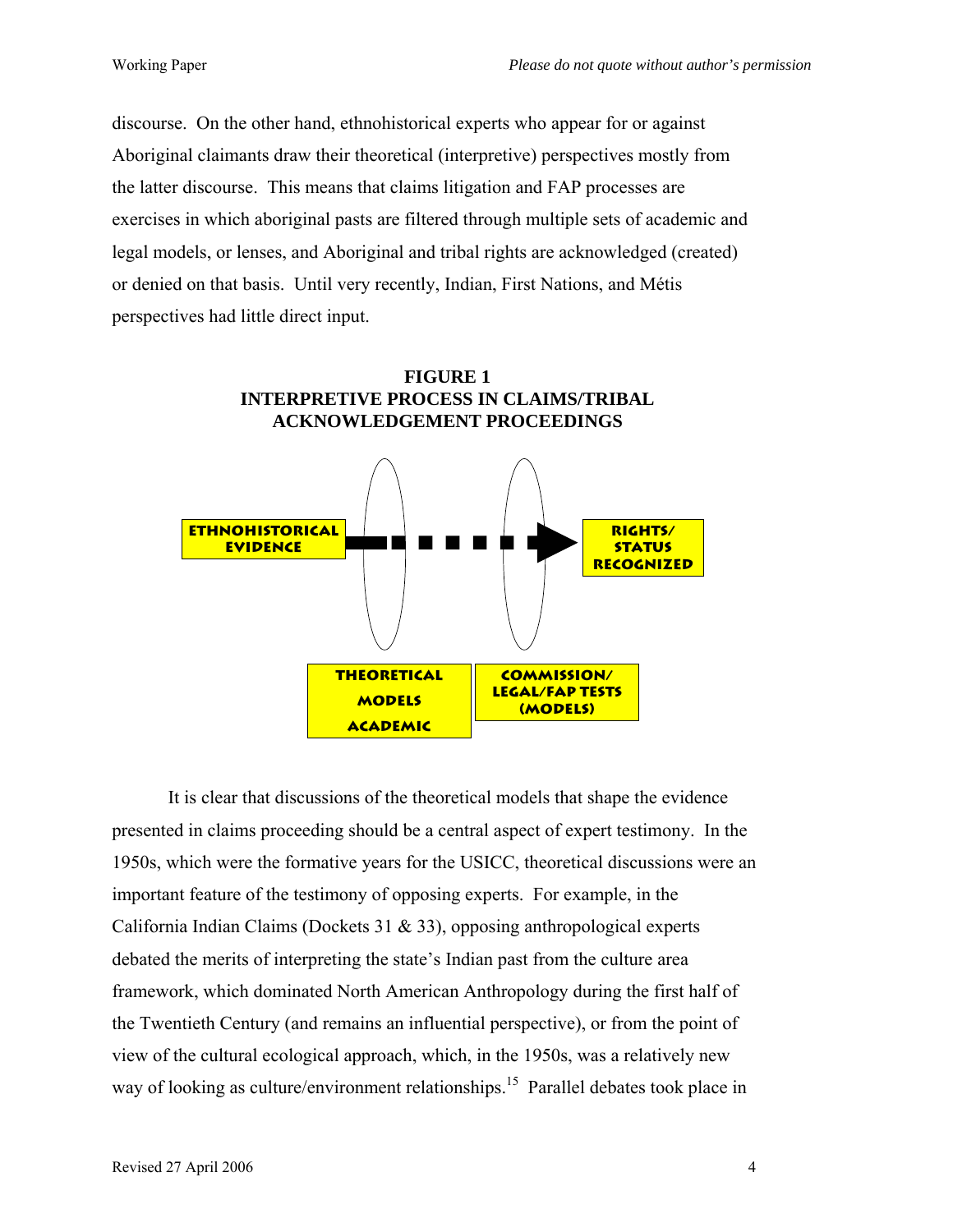the Mid-Western claims that came before the Commission.<sup>16</sup> My recent experiences as an expert witness in several claims cases in Canada indicate, however, that too often such discussions are not a feature of Canadian trials. Rather, most experts spend their time contesting the details ('facts') about the past. As a result, too often trial judges are not provided with the information they need to appreciate the intellectual roots of the historical controversies that are brought before them in the courtroom, nor are they offered explanations of how and why experts identified certain 'facts' and omitted others.<sup>17</sup> It is not possible to determine the degree to which BAR personal take into account contrasting theoretical perspectives when they interpret historical evidence, because public hearings are not part of the FAP and the BIA does not provide transcripts of its in-house deliberations.<sup>18</sup>

A very important issue that Binnie and Reilly did not address is the fact that the claims processes tend to destabilize knowledge about local Native History. This is because one or both of the opposing parties (usually Aboriginal People as petitioners or defendants)<sup>19</sup> will undertake new empirical research and/or advance new interpretive/theoretical models. One important reason for this is that many Aboriginal groups had not been the focus of scholarly research prior to the time they filed their claim. Two landmark Canadian cases offer examples. One is the Gitxsan-Wet'suet'en's land claim registered as *Delgamuukw v. Regina* (1998) and the other is the Sault Ste. Marie Métis hunting rights case known as *Regina v. Powley* (2003). [**Figure 1]** The Gitxsan-Wet'suet'en live in the much-studied Northwest Coast Culture area, but their territory lies inland in the Skeena River basin. Prior to the 1980s, most of the extant ethnographic literature focused on their coastal Tsimshian neighbors living to the west, whom anthropologists regarded as being more typical Northwest Coast people, or the Sekani living to the east, who were considered to have a culture that was characteristic of the Subarctic culture area. Historians of the Métis, on the other hand, largely had ignored the Sault Ste. Marie community because they were more interested in the relatives of these people who lived in the prairie region of Western Canada. Also, they assumed that this community had been assimilated by the late 19th Century.  $20 \text{ In this respect, the Sault Ste. Marie Métis found themselves}$  $20 \text{ In this respect, the Sault Ste. Marie Métis found themselves}$ in a situation that was similar to that of many eastern and southern United States FAP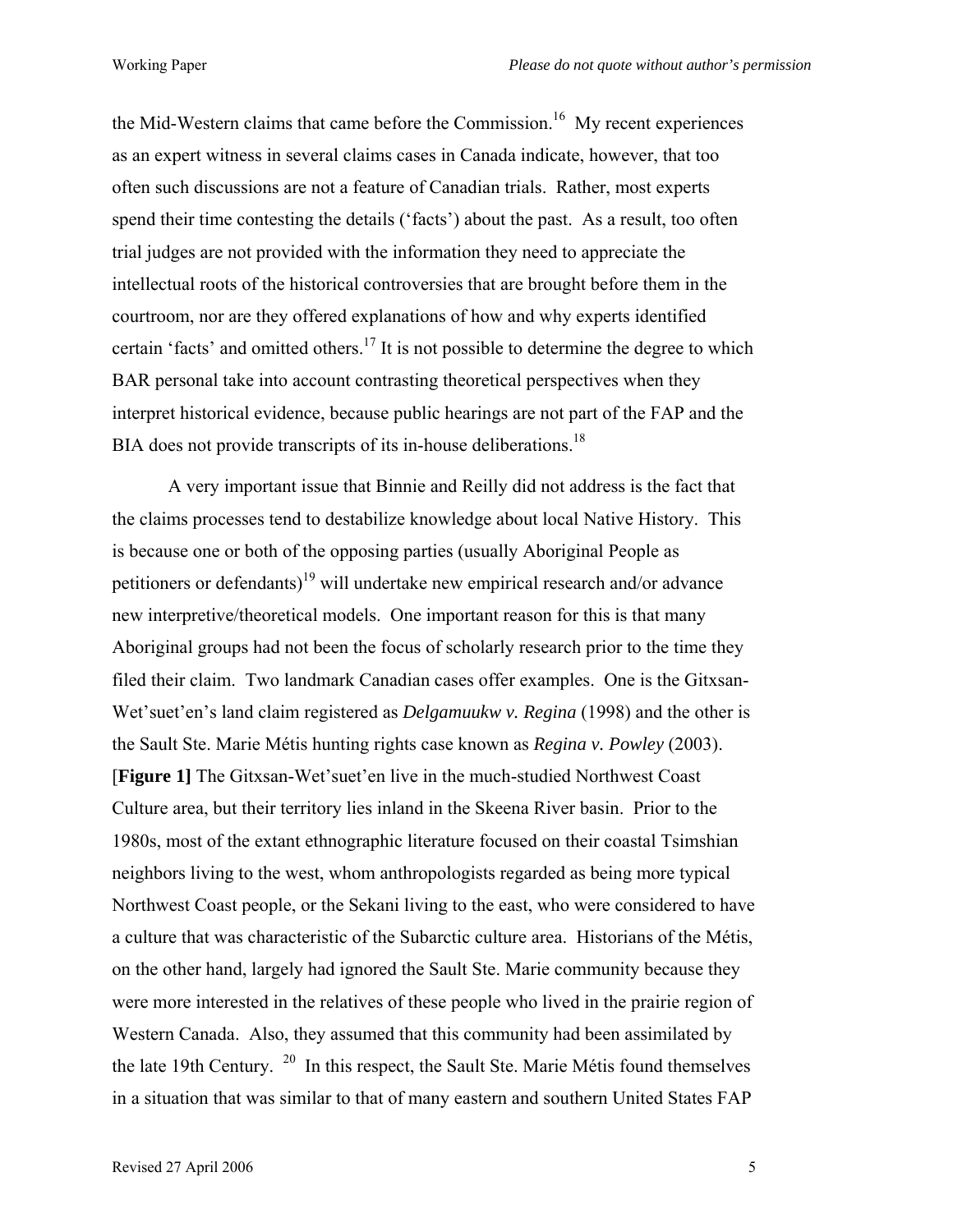applicants, who often have had to challenge popular and scholarly notions that their ancestors had assimilated to the point that they ceased to exist as an identifiable people or as a tribe. $21$ 

# **Figure 2: Gitxsan-Wet'suet'en and Sault. Ste. Marie Métis and Samson Cree homelands on Culture Area Map**



### *Theory and advocacy*

From the above it is clear that when judges, commissioners, or BAR staff weigh the merits of competing historical interpretations they face a difficult task of sorting out pure advocacy from opinions that are based on currently accepted scholarship and/or from data generated by new claims-oriented research. Regardless of the venue where it unfolds, their challenge is further complicated by the fact that claims process typically involve having petitioners and their experts present interpretive theoretical frameworks that address the tests or recognition guidelines (models) that commissions, courts, or FAP have established in ways that maximize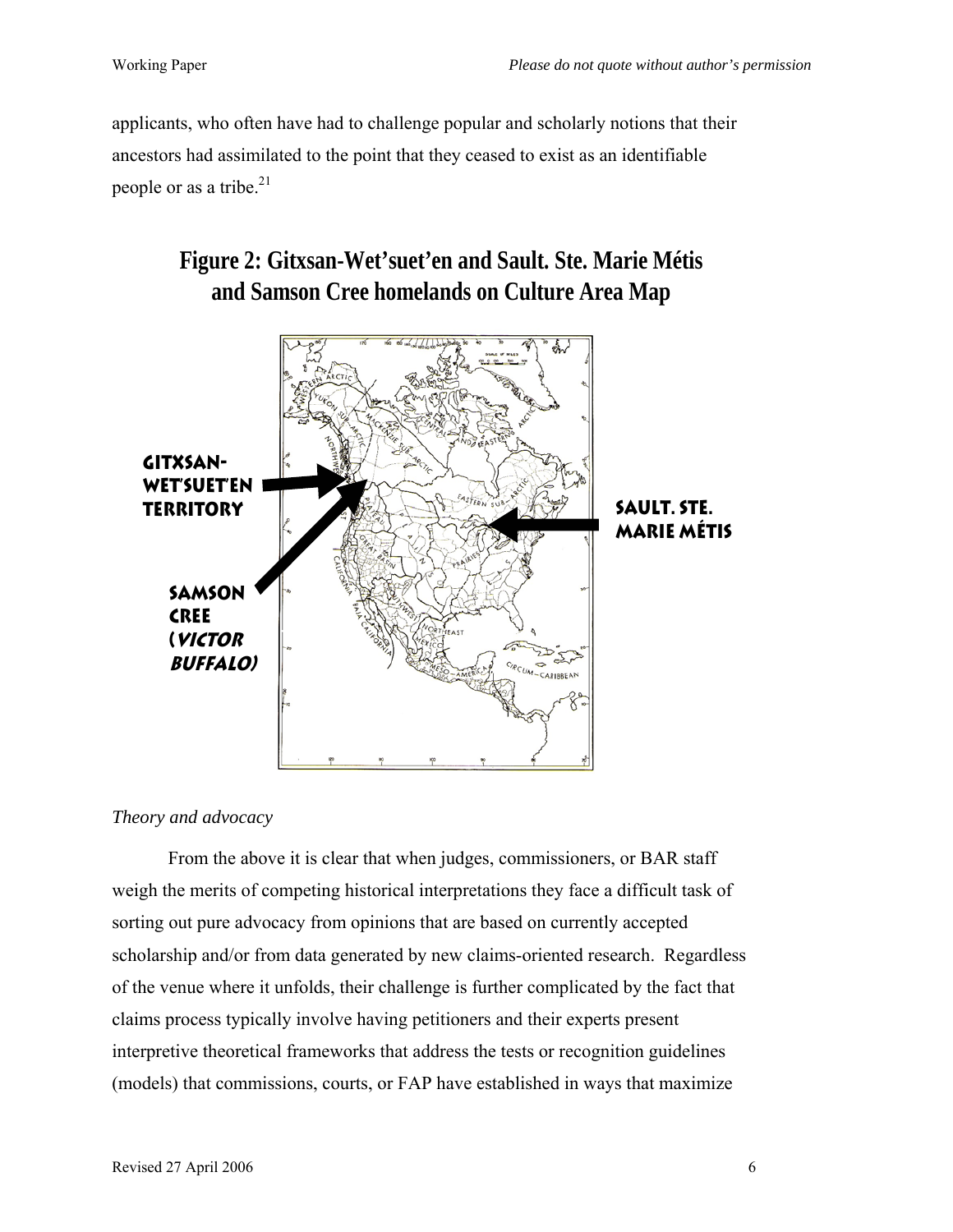the scope and value of the claim being put forward. Conversely, the government and any interveners who oppose the claimants, advance models that serve to undermine or limit the scope the claim being advanced and minimize its negative financial and/or economic implications. As the above discussion suggests, the ethnohistorical experts who are involved in these exercises usually have a potpourri of theoretical and methodological approaches to choose from. These include 'intellectual artifacts' that have been left behind by previous generations of scholars as the field of ethnohistory moved forward. These artifacts exist in the form of unpublished and published work. Many of the latter have an aura of legitimacy. This is because they had been peerreviewed and carry the stamp of approval (however dated) of scholarly journals and/or institutions. In other words, it is not uncommon for adjudicators to have to choose from a range of theoretical models that include outdated (abandoned) outlooks at one end of the spectrum, through a range of models currently under consideration in the academy, to cutting-edge constructs that are based on new research. (Figure 2) At the extreme other end of the spectrum of possible interpretations are those that are based on pure speculation. This range of opinion was presented in *Delgamuukw.*[22](#page-37-21)



# **Figure 3: Range of expert opinion**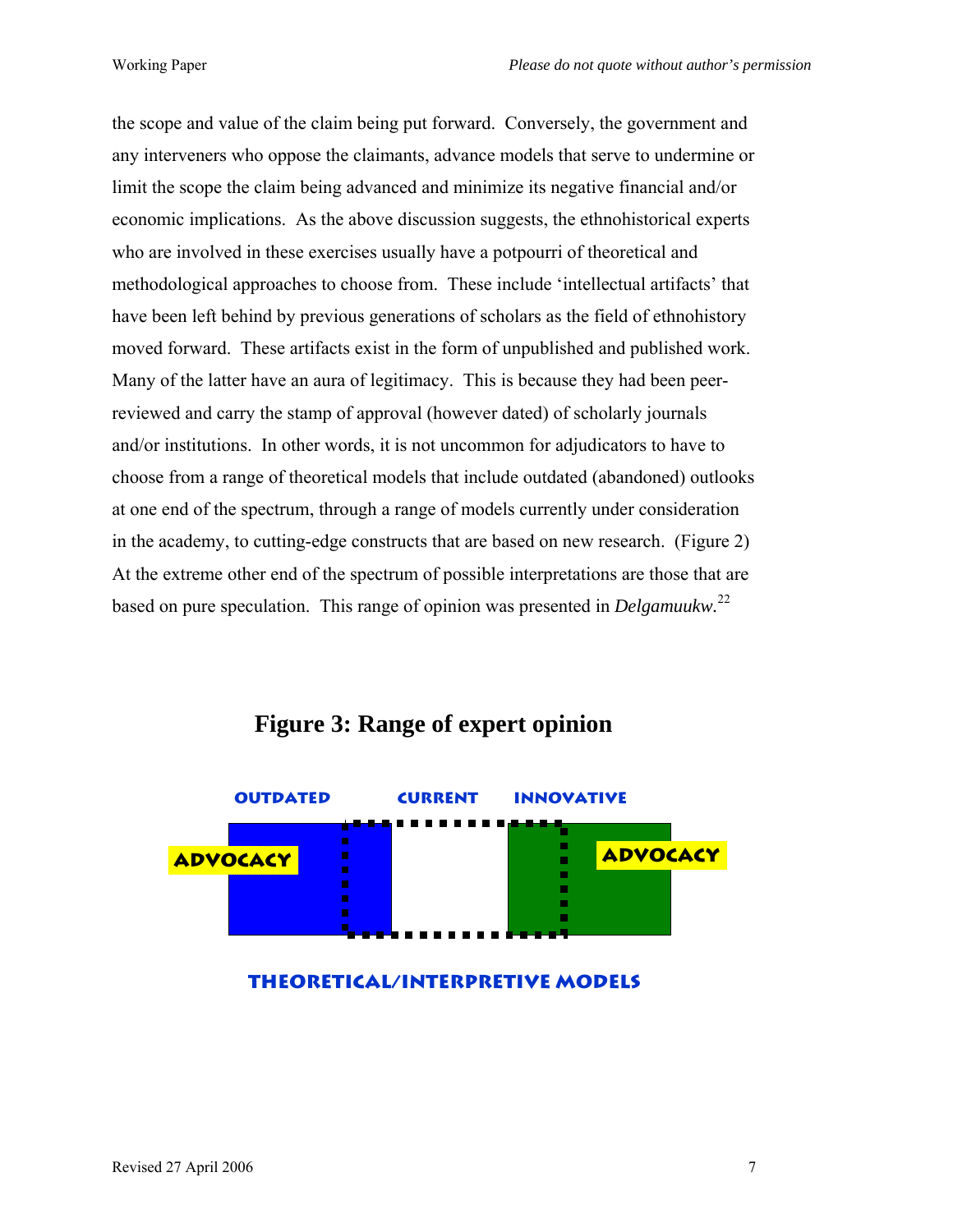Although it may be clear which interpretations fall on opposite ends of the range and are mere advocacy, propositions that fall within the limits of currently acceptable scholarly discourse are harder to identify because these limits are continually shifting. For this reason, judges and other claims adjudicators need to know the intellectual pedigrees of the experts who appear before them and understand the origins and current academic status of the theories these specialists advance so that they are properly informed when making their determinations. It is especially important to indicate how particular frameworks and conceptual categories bias historical interpretations in ways that are relevant to the issues that are in dispute. Unfortunately, all too often this is not done. Partly this is because extensive historiographic discussions, such as the plaintiffs attempted in *Victor Buffalo*, add significantly to the length and expense of trials and hearings. This is one of the reasons why this case cost over \$100 through the trial phase. Commonly another reason for the omission of lengthy historiographic presentations in court is that many judges have little interest in what they regard simply as ongoing 'academic debates.' Perhaps, as Binnie's comment cited above suggests, this attitude may arise in part from the judiciary's perception that these debates are never abandoned or resolved and, more importantly, the notion that documents are 'plain on their face' and facts exist independently from theoretical frameworks.<sup>23</sup>

Certainly it is risky for Aboriginal claimants not to address the genealogy of academic scholarship that is presented in court because traditional interpretations and outdated notions often have more appeal to judges than do those arising from newer claims-research. There are two primary reasons. The first is the understandable suspicion that new interpretations are mere advocacy. This was the case in *Delgamuukw,* where the trial judge opted for an interpretation that was based on older, mostly pre-1970s ethnographic literature. Ironically, it turns out that key elements of this literature, particularly notions of cultural ecology based on Steward's writing, were rooted in research undertaken for the United States Justice Department in opposition to claims Indian tribes brought before the USICC.<sup>24</sup> The second reason older perspectives have appeal to the courts is that they often suggest less disruptive remedies. This is because much of the older (pre-1970s) scholarship was rooted in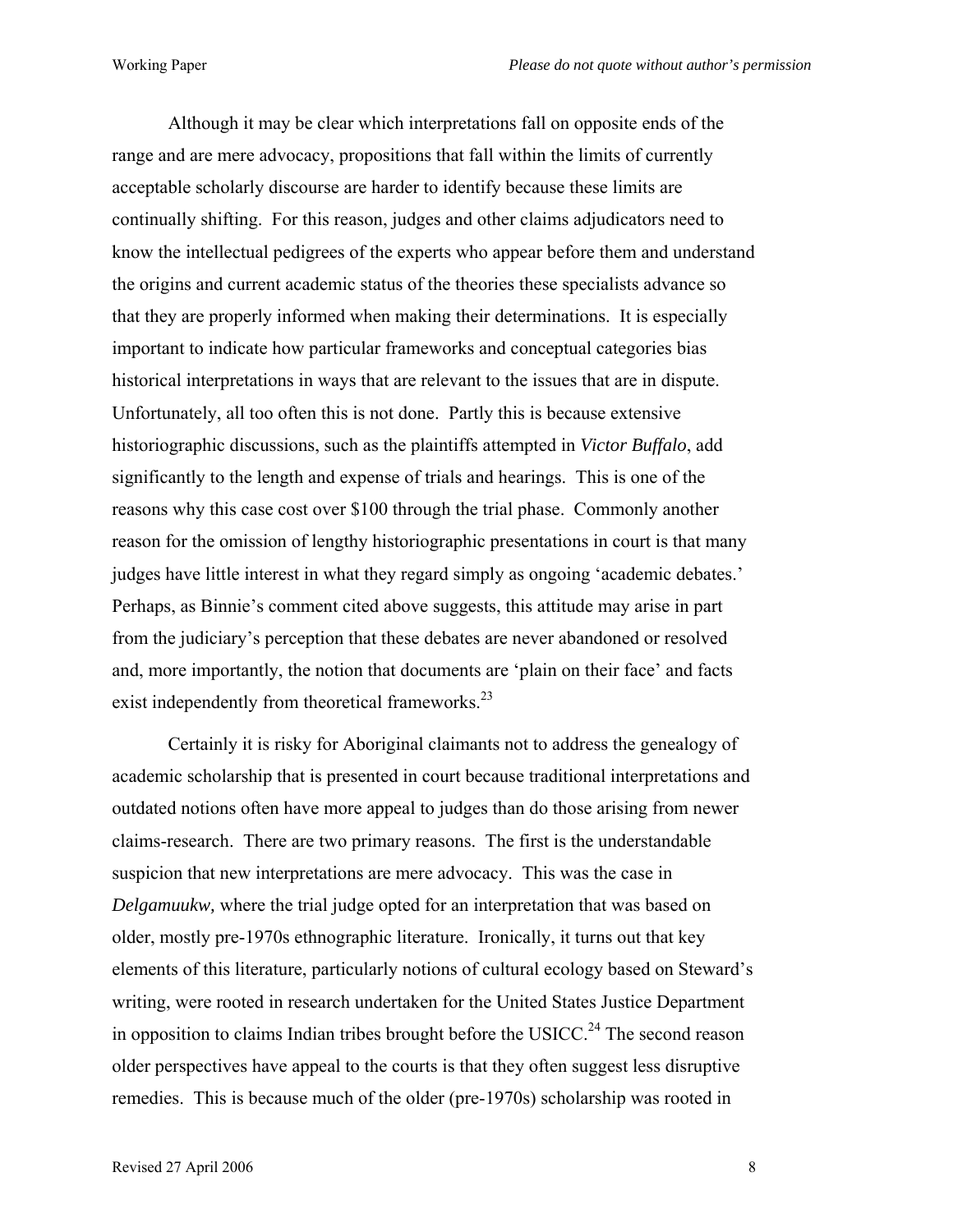evolutionary theories and nation-building narratives that helped legitimate the colonial dispossession and marginalization that Aboriginal people seek to redress through their claims. If, for example, evolutionary economic outlooks are abandoned in favor of alternative perspectives it will be harder to reject Native people's claims for commercial harvesting rights. The *R. v. Van der Peet* (1996) fishing rights lawsuit involving the Stó:lō of British Columbia is an illustration. One of the several reasons the trial judge gave for denying full commercial fishing rights to this First Nation was that anthropological experts, including those who appeared for the plaintiffs, had testified that the ancestral Stó:lō had a 'band' rather than a 'tribal' culture. This led the judge to conclude that it was not likely that they had the capability of engaging in the kind of regular market exchange that was characteristic of more advanced societies[.25](#page-37-24)

Métis rights cases offer another example. Most of the literature concerning the history of these people is cast in an evolutionary narrative. From the outset historians viewed them as a people who combined the 'primitive hunting and gathering life-style' of their aboriginal ancestors with the mercantile era fur trading economy introduced by their European relatives. Until recently it was commonly believed that the socio-economic conditions that were conducive to mixed economies/societies of this sort only existed in limited areas of Canada (the Great Lakes and Prairie West regions) and for short periods of time (the post-contact Mercantile era that ended in the late 19th Century).<sup>26</sup> This old orthodoxy not only implies that Métis communities did not form in many areas of Canada, but it also suggests that most of them would have ceased to exist when the mercantile era yielded to the industrial age in the late 19th Century. For these reasons, Métis claimants now face the difficult task of challenging key elements of the academic historiography about them. This was an important aspect of the *Powley* trial.

### *Model-driven research*

The different ways that the academy and the courts approach history also means that scholarly and applied litigation-oriented research differ in significant ways. In the academy, ideally, scholars continually test their theoretical models of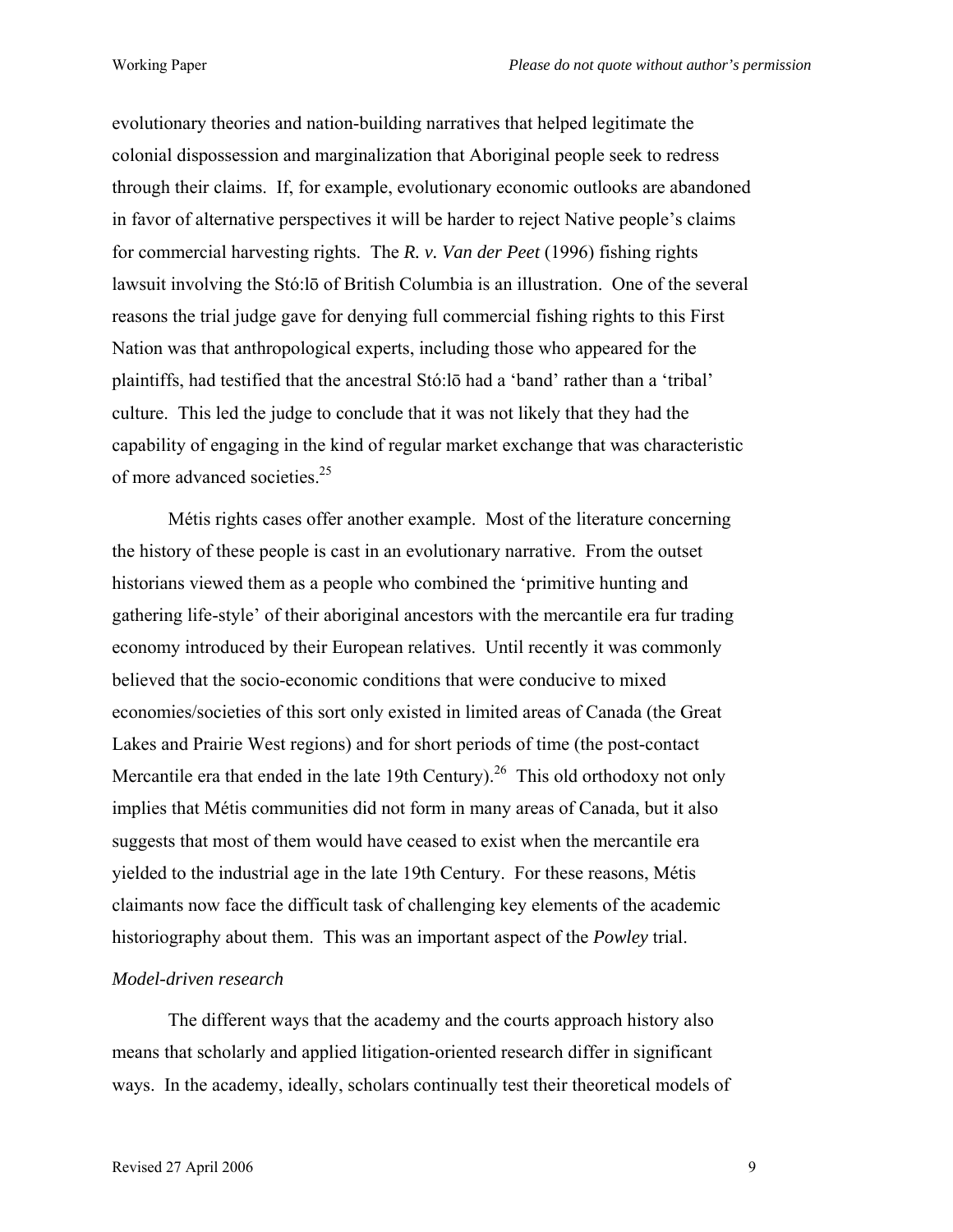aboriginal societies against data they collect in the field or archives. As noted, however, ethnohistorical expert witnesses and BAR staff are expected to find data and offer interpretive frameworks that 'prove' claimants do, or do not, fit the model of Aboriginal culture that has been established for the purpose of determining rights, awarding compensation, or granting tribal recognition. Given that these models are based on western legal and scholarly notions, Native claimants are put in the very difficult position of having to assert the aboriginality of their cultures in ways that resonate with these non-indigenous perspectives. Given that the models used by commissions, courts, and FAP drive claims research and the presentation of evidence, it is especially important to consider what these constructs have been/are and think about the implications that they have had/are having for gathering and interpreting ethnohistorical data. Because of space limitations, I will focus on three models, those of USICC, the FAP, and the Supreme Court of Canada.

The USICC model was a product of the 1946 claims commission act and American case law pertaining to Indians as it existed to the mid-1950s. For claimants to be successful they had to meet a four-part test. They had to prove that: (1) their ancestors were members of an 'identifiable group' that (2) communally owned a (3) distinct territory, which (4) they effectively used and occupied to the exclusion of other groups for (5) for a reasonable length of time prior to having been dispossessed unfairly or illegally (i.e., without the benefit of an equitable treaty or by conquest).<sup>27</sup> A number of anthropologists who agreed to appear as experts in USICC hearing complained that it was unreasonable to try and shoehorn the highly varied land tenure/land use schemes of American Indians into this single mold. They had not choice but to attempt to do so, however. As I have discussed elsewhere, this model, and the adversarial nature of the proceedings, drove anthropologists into two camps one which appeared in support of Indian claims and the other which opposed them. **Table 1** summarizes the arguments and theories each 'camp' advanced. Considering the particular model experts had to address, and the era and dynamics of the USICC hearings, the arguments the opposing sides advanced are not surprising.<sup>[28](#page-37-26)</sup>

The USICC model was an artifact of Lockean-based property theory, American jurisprudence to the 1950s, and the United States Indian Claims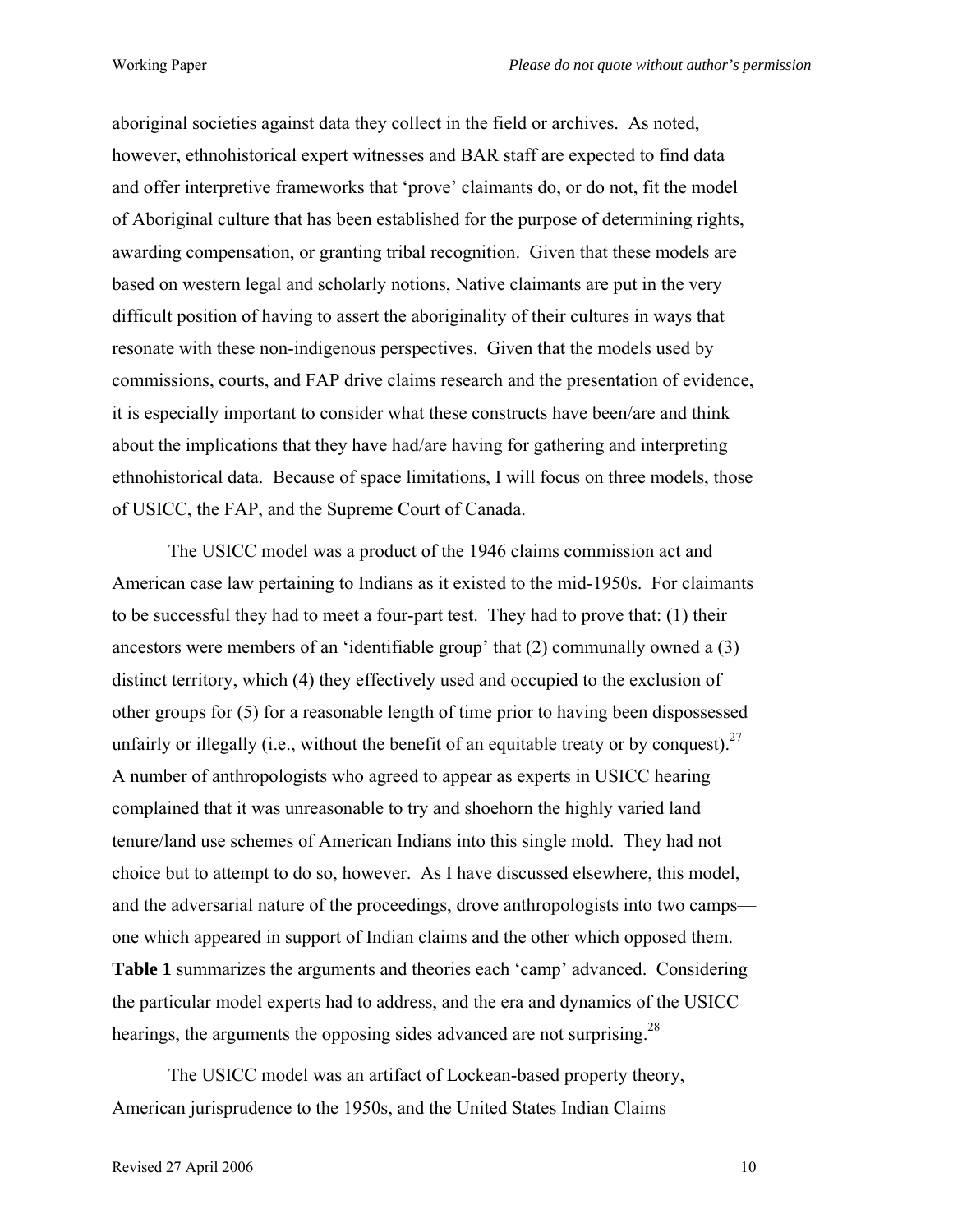Commission [USICC] Act of  $1946<sup>29</sup>$  From the outset, its key elements raised questions about aboriginal political organization and land tenure practices, particularly the scholarly meanings of such basic terms as band, tribe, and nation, the problems of identifying autonomous groups in documentary records, and searching for evidence that establishes or challenges the existence of territorial boundaries. Ethnohistorians deliberated all of these issues in USICC commission hearings for almost 30 years. The debate was especially heated in the 1950s, which was the formative decade when the first cases made their way before the commission. In 1955, Kroeber noted that there were two problems associated with using political anthropology terminology in claims cases.<sup>30</sup> First, anthropologists did not use their terms with the degree of consistency that the law required. Terminological confusion, particularly over the meaning and utility of the notion of the tribe continues.<sup>31</sup> Second, and more troublesome, he believed the terminology biased the presentation of evidence before the USICC. Kroeber noted, for instance, that the term 'band' implied a nomadic existence and a lower level of socio-political organization than the 'tribe'. It was for this reason that he coined the term 'tribelet' to describe the autonomous land-owning groups of California. Kroeber noted that latter groups were smaller in size than tribes.<sup>32</sup> He feared that if these groups were designated as bands, this would predispose the commission to think of the many small and autonomous land-using groups of pre- and early post-contact California as having been nomadic and lacking strong notions of territoriality.<sup>33</sup>

The Mid-Western treaty cases that came before the USICC in the 1950s raised this and other issues about using anthropological models to organize and present evidence in claims cases. In the Mid-Western cases it became clear that the most basic and persistent of all North American anthropological classification schemes, the culture area approach, filtered information in ways that could affect claims outcomes. In some culture areas, such as that of the Eastern Woodlands, the assumption was that Indians were not nomadic, especially those having horticulture, and that they had welldeveloped tenure systems, which included bounded and defended territories. This was also presumed to be true of the Southeast culture area. The Subarctic, on the other hand, was regarded as the region of 'band' societies; the Plains region was considered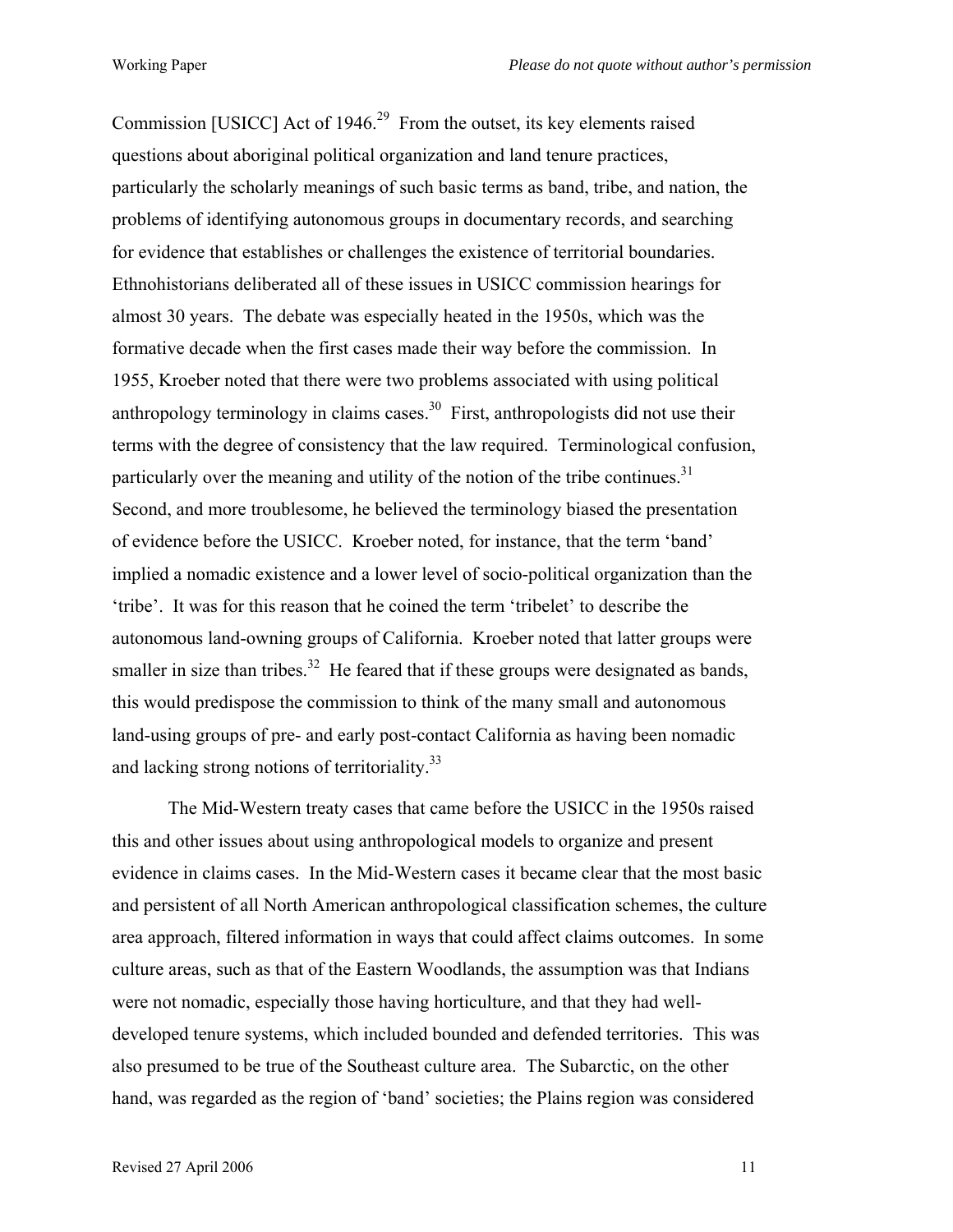to have been the domain of nomadic buffalo hunters; and for some anthropologists, the Great Basin was the region of primitive gatherers, where there was little social/political organization beyond the family and they lacked notions of ownership. In other words, the culture area model implied, among other things, that different regions represented different levels of political development and land tenure regimes.<sup>34</sup> So, for example, in the Iowa Tribe Claim (Docket 138), when government expert Margaret Wedel argued that her research indicated that the tribal boundaries of the Sac and Fox were fluid, overlapping and otherwise ill-defined on the eve of treaty-making in the area, Irving Hallowell objected. He replied that he was surprised to hear this. Hallowell added that these two tribes: 'are not considered nomadic primarily because they belong to this Eastern Woodlands Region or cultural area, in which there are no nomadic tribes.<sup>35</sup>

In 1978, when the BIA formalized its process for recognizing tribes whose relationship with the United States had lapsed or never been established, it identified seven criteria applicants must meet to be successful (**Table 2**),. The requirement that petitioners establish links with an 'American Indian entity,' which 'comprises a distinct community and has existed as a community from historical times' echoes the USICC's model, which had stressed that claimants had to demonstrate that they were descended from an 'identifiable group'. Criteria three and five constitute a significant departure from the USICC model in that they explicitly require petitioners to prove that their ancestor had acted as an autonomous political unit and that the community continues to do so. This is an understandable requirement given that the primary purpose of obtaining acknowledgement as a tribe is to establish a political relationship with the United States as a sovereign group (domestic dependent nation). In contrast, USICC emphasized 'identifiable groups' as being land-using/land-owning entities without explicitly specifying that they had to have been political in nature.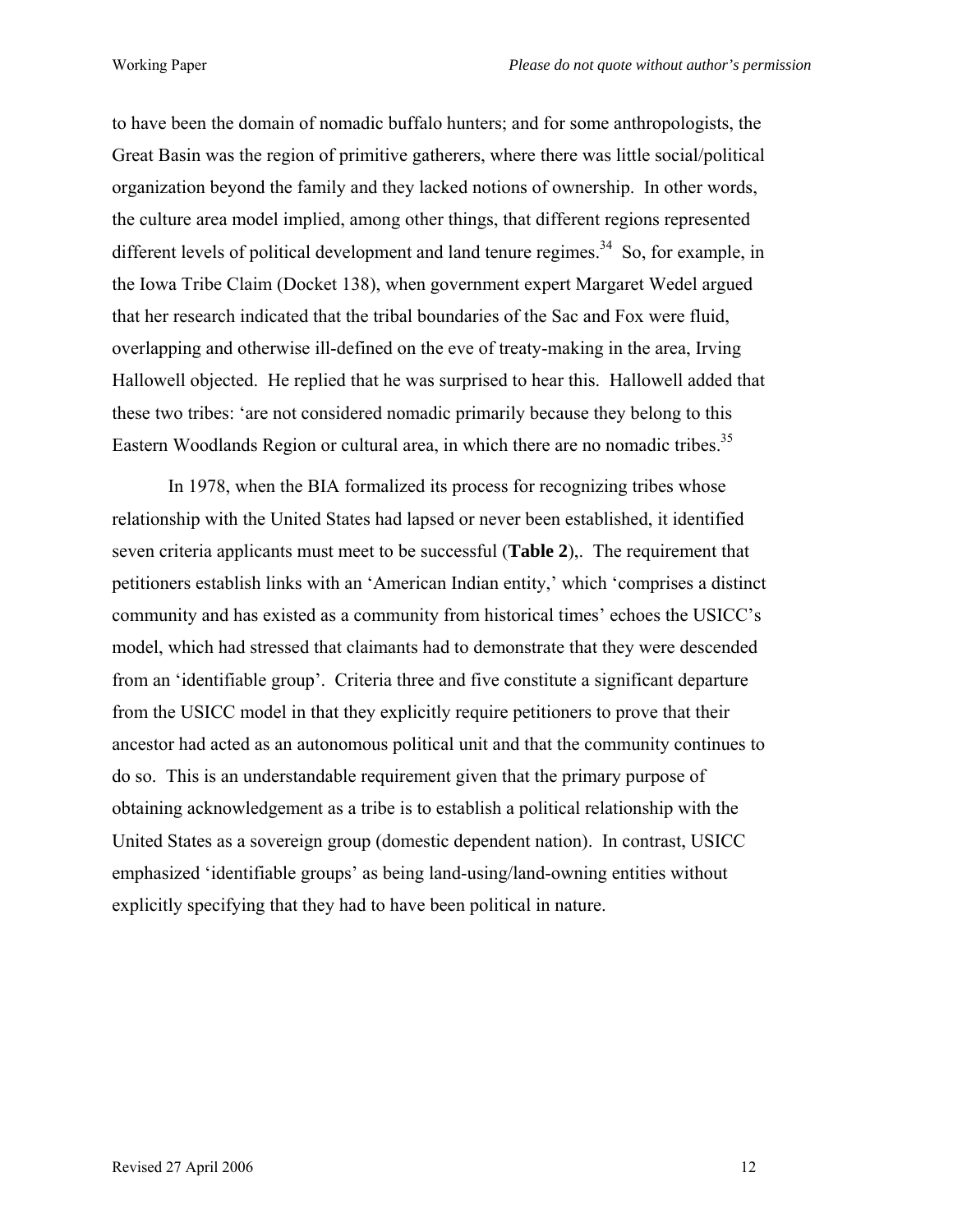| <b>Proposition/theory</b>                                                                                                                                        | <b>Authorities/evidence</b><br>cited/opinion                                                                                                                            | <b>Examples of Cases</b><br>where this was<br>argued          |  |  |
|------------------------------------------------------------------------------------------------------------------------------------------------------------------|-------------------------------------------------------------------------------------------------------------------------------------------------------------------------|---------------------------------------------------------------|--|--|
| <b>EXPERTS FOR INDIAN CLAIMANTS</b>                                                                                                                              |                                                                                                                                                                         |                                                               |  |  |
| Notions of ownership and tenure systems<br>were universal.                                                                                                       | New literature of human ecology<br>that suggested all<br>primates were territorial.                                                                                     | California Dockets<br>31/33                                   |  |  |
| Groups lived in contiguously bounded<br>territories                                                                                                              | It was a tradition in North<br>American anthropology to<br>map them that way. Linguistic,<br>tribal, and culture area<br>mapping practices were offered as<br>examples. | California Dockets<br>31/33                                   |  |  |
| Effective use and occupancy of territories<br>has to be measured in esthetic, spiritual,<br>and utilitarian [subsistence] terms.                                 | Holistic approach to culture                                                                                                                                            | California Dockets<br>31/33                                   |  |  |
| Epidemics did not lead to the abandonment<br>of territory due to<br>depopulation.                                                                                | Speculation by A. L. Kroeber                                                                                                                                            | California Dockets<br>31/33                                   |  |  |
| Migration and warfare did not lead to the<br>creation of no-man's<br>lands or to the sharing of territories                                                      | Speculation by A. Wallace                                                                                                                                               | Iowa claims (Doc<br>138)                                      |  |  |
| <b>EXPERTS FOR JUSTICE DEPARTMENT</b>                                                                                                                            |                                                                                                                                                                         |                                                               |  |  |
| Tribal territories often were neither<br>contiguous nor well-defined.                                                                                            | Emerging literature of cultural<br>ecology                                                                                                                              |                                                               |  |  |
| Effective use and occupancy was defined<br>solely in utilitarian/subsistence terms.                                                                              | Emerging literature of cultural<br>ecology                                                                                                                              | California Dockets<br>$31/33$ and<br><b>Great Basin cases</b> |  |  |
| Notions of property were not universal but<br>appeared only at<br>certain stages of cultural evolution.                                                          | Multilinear evolution/cultural<br>ecology of Julian Steward<br>and Marxist perspectives of H.<br>Hickerson                                                              | <b>Great Basin Cases</b>                                      |  |  |
| Notions of property ownership and the<br>political institutions needed<br>to sustain them arose among many groups<br>as a result of contact with Euro-Americans. | Speculation of J. Steward and<br>conclusion of his based<br>on interpretation of ethnohistorical<br>data. Also a research-based<br>conclusion of H. Hickerson.          | Great Basin and<br>Ojibwa cases                               |  |  |
| Post-contact trade, war, migration and<br>epidemics led to the creation of<br>contested 'no-man's lands' and vacant<br>spaces.                                   | Opinion of H. Hickerson and M.<br>Wedel based on<br>ethnohistorical research                                                                                            | Iowa and Ojibwa<br>cases                                      |  |  |

# **TABLE 1: USICC CLAIMS**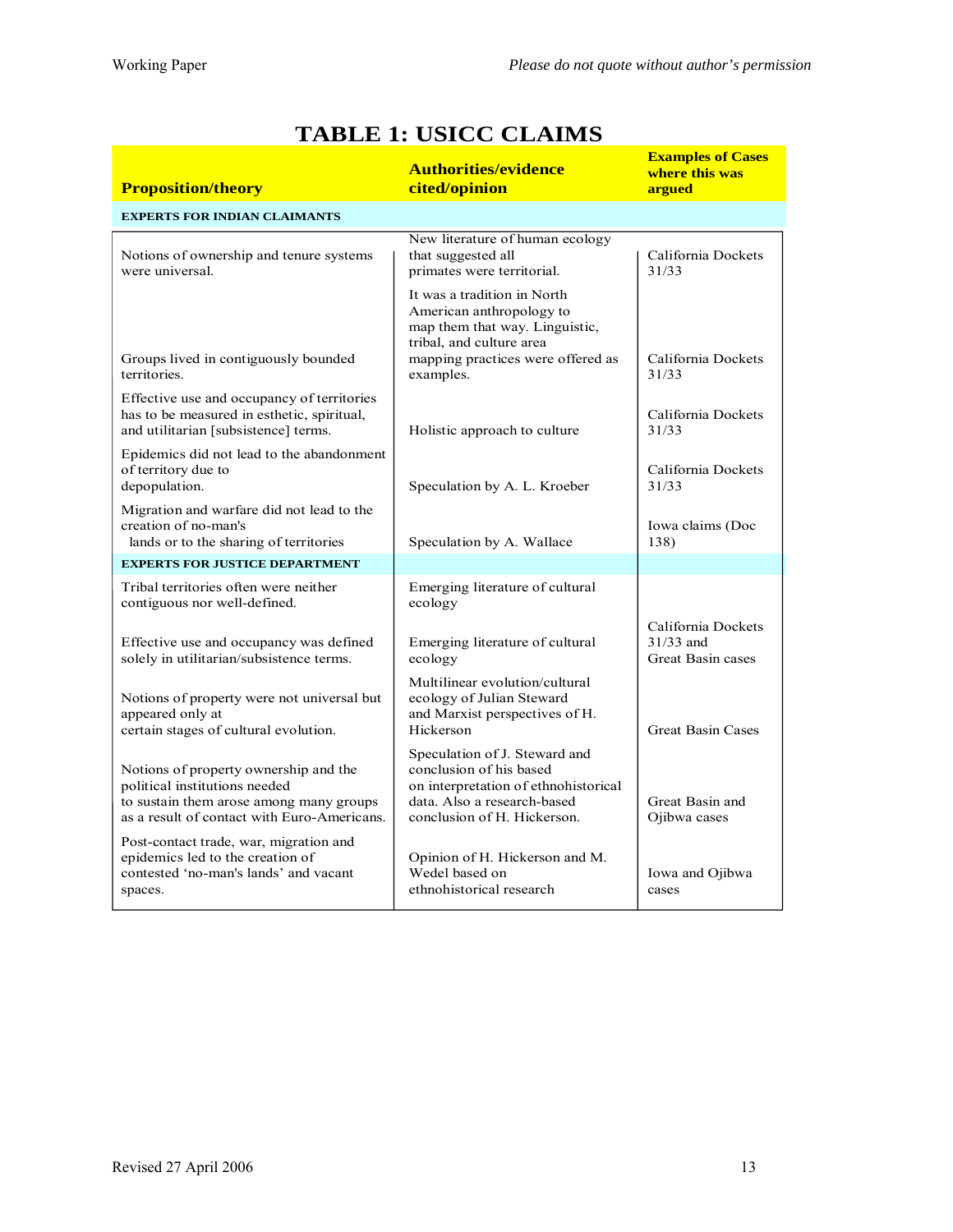## **TABLE 2 FAP RECOGNITION GUIDELINES**

|   | The petitioner has been identified as an American entity on a substantially<br>continuous basis since 1900.                                                                           |
|---|---------------------------------------------------------------------------------------------------------------------------------------------------------------------------------------|
|   | A predominant portion of the petitioning group comprises a distinct community and<br>has existed as a community from historical times until the present.                              |
|   | The petitioner has maintained political influence or authority over its members as<br>an autonomous entity from historical times until the present.                                   |
|   | The group must provide a copy of its resent governing documents and membership<br>criteria.                                                                                           |
|   | The petitioner's membership consists of individuals who descend from a historical<br>Indian tribe or tribes, which combined and functioned as a single autonomous<br>political entity |
| 6 | The membership of the petitioning group is composed principally of persons who<br>are not members of any acknowledged North American Indian Tribe.                                    |
|   | Neither the petitioner nor its members are the subject of congressional legislation<br>that has expressly terminated or forbidden recognition.                                        |

In Canada, the Supreme Court began developing a general conception of aboriginal cultures and history in piecemeal fashion mostly through a series of landmark decisions beginning in 1990. The key components of relevance to the present discussion are listed in **Table 3**. Again, there are striking similarities to the USICC and FAP models. Petitioners must be descended from an 'identifiable group' that lived as an 'organized' society, or in the case of the Métis, as a distinct 'community'. Aboriginal title claimants must establish that they have sustained ties to their traditional territories, which their ancestors had exclusively used and occupied.[36](#page-37-32) Claimants who are asserting aboriginal and treaty rights rather than title claims must prove that the rights claimed are based practices that derive either from pre-contact times in the case of First Nations and Inuit people, or from the postcontact-pre-Crown sovereignty era in the case of the Métis. In both instances the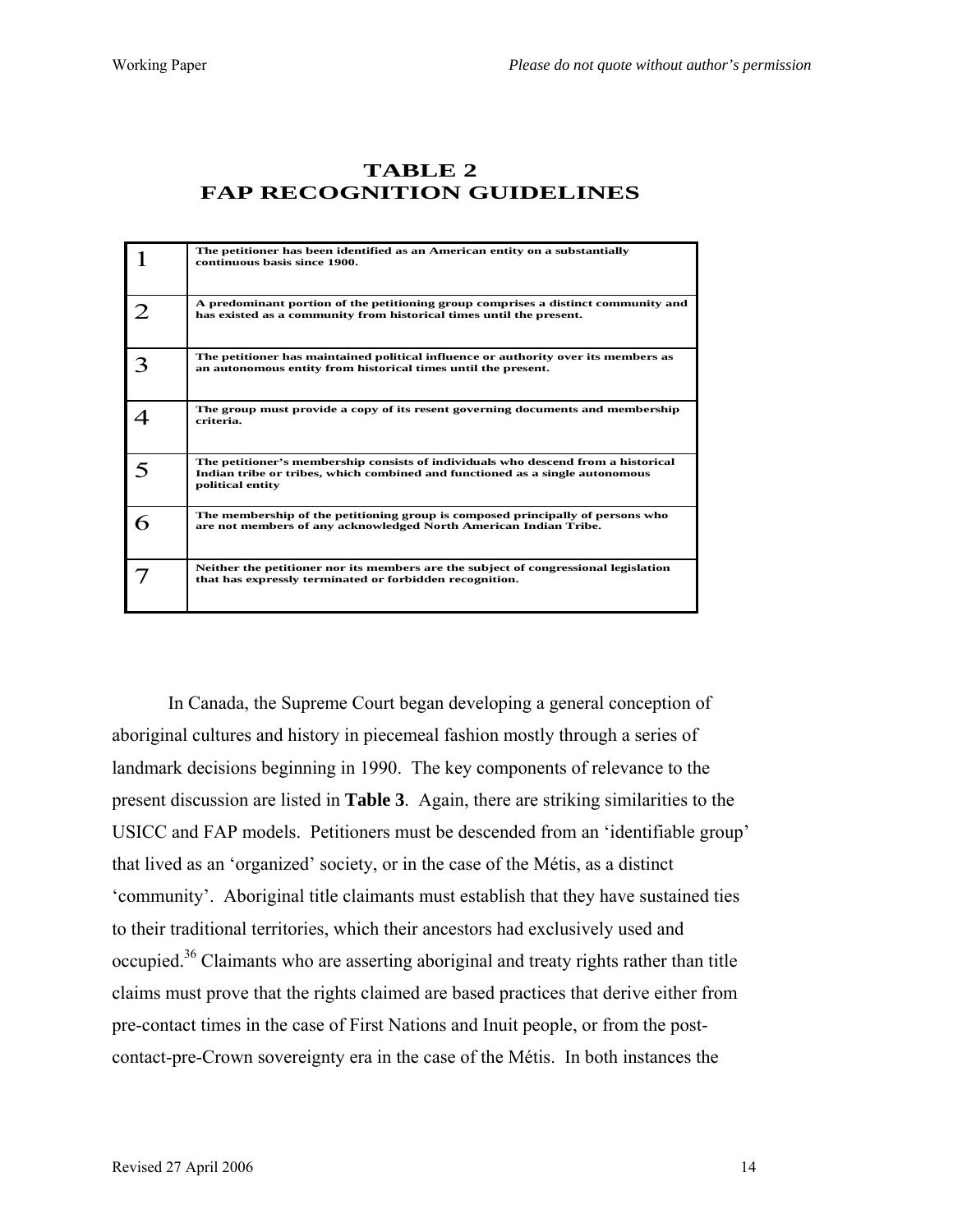traditional practices must be proven to be integral (defining) to the claimants' aboriginal cultures.

These three models are based on a number of fundamental assumptions: (1) *historical groups can be readily identified*, (2) these groups lived in clearly *definable (bounded) territories*, which they occupied to the near exclusion of their neighbors, (3) Aboriginal cultures can be meaningfully dissected into *identifiable components*, (4) the *relative significance* of each component for the whole can be clearly established, (5) the *essence* of each trait can be discovered, (6) traits or trait complexes can be ascribed to *historical peoples* and (7) the *persistence or disappearance* (continuity) of any trait or people can be readily determined. All of these are problematic notions when viewed from the perspective of the ethnohistorian.

| 1a             | <b>Organized</b><br>society                       | First Nations claimant(s) are members of an organized society that has<br>existed from the time before Europeans arrived. $(R. v.$ Sparrow 1990)                                                                                                                                                                                                                                                                                                                                                                                                                               |
|----------------|---------------------------------------------------|--------------------------------------------------------------------------------------------------------------------------------------------------------------------------------------------------------------------------------------------------------------------------------------------------------------------------------------------------------------------------------------------------------------------------------------------------------------------------------------------------------------------------------------------------------------------------------|
| 1 <sub>b</sub> | <b>Historic</b><br>community                      | Metis claimant(s) are members of Metis community that has existed from<br>the time before the Crown exerted effective sovereignty locally.<br>Community membership is determined by: [a] self-identification, [b]<br>community acceptance, and [c] demonstrable historical connection. (R. v.<br>Powley 2003).                                                                                                                                                                                                                                                                 |
| 2              | Aboriginal<br>title                               | to establish a claim to aboriginal title, the aboriginal group  must establish<br>that it occupied the lands in question at the time at which the Crown asserted<br>sovereignty Physical occupation may be established in a variety of ways,<br>ranging from the construction of dwellings through cultivation and enclosure<br>of fields to regular use of definite tracts of land for hunting, fishing or<br>otherwise exploiting its resources (Delgamuukw v. British Columbia, 1997                                                                                        |
| 3a             | <b>Defining</b><br>cultural traits                | Rights are based on traditional practices [originating in the pre-contact era]<br>that were 'of central significance to the aboriginal society in question -- one<br>of the things which made the culture of the society distinctive.'<br>Furthermore, 'the practice, custom or tradition cannot exist simply as an<br>incident to another practice, custom or tradition. Incidental practices,<br>customs and traditions cannot qualify as aboriginal rights through a process<br>of piggybacking on integral practices, customs and traditions.' (R. v. Van<br>der Peet 1996 |
| 3 <sub>b</sub> | <b>Defining</b><br>cultural traits<br>(Métis)     | The test for Metis practices 'should focus on those practices, customs and<br>traditions that are integral to the Metis community's distinctive existence and<br>relationship to the land. This can be most appropriately done by focusing<br>on post-contact but 'pre-control' [pre-Crown sovereignty] in a particular<br>area. (R. v. Powley 2003                                                                                                                                                                                                                            |
| $\overline{4}$ | <b>Modern form</b><br>of traditional<br>practices | Existing traditional practices (rights) are affirmed in a contemporary form<br>'rather than in their primeval simplicity and vigour'. The notion of 'frozen<br>rights' must be rejected. (R. v. Sparrow                                                                                                                                                                                                                                                                                                                                                                        |
| 5a             | Continuity-<br>title claims                       | At sovereignty, occupation must have been exclusive The requirement of<br>exclusive occupancy and the possibility of joint title can be reconciled by<br>recognizing that joint title can arise from shared exclusivity. (Delgamuukw<br>v. British Columbia, 1997                                                                                                                                                                                                                                                                                                              |
| 5 <sub>b</sub> | Continuity-<br>rights claims<br>(FN & Inuit)      | Traditional practices derive from those of the pre-contact era. (R. v. Sparrow 1990)                                                                                                                                                                                                                                                                                                                                                                                                                                                                                           |
| 5c             | Continuity<br>rights claims<br>(Métis)            | Traditional practices derive from the post-contact-pre-Crown sovereignty era.                                                                                                                                                                                                                                                                                                                                                                                                                                                                                                  |

**TABLE 3 SUPREME COURT OF CANADA MODEL**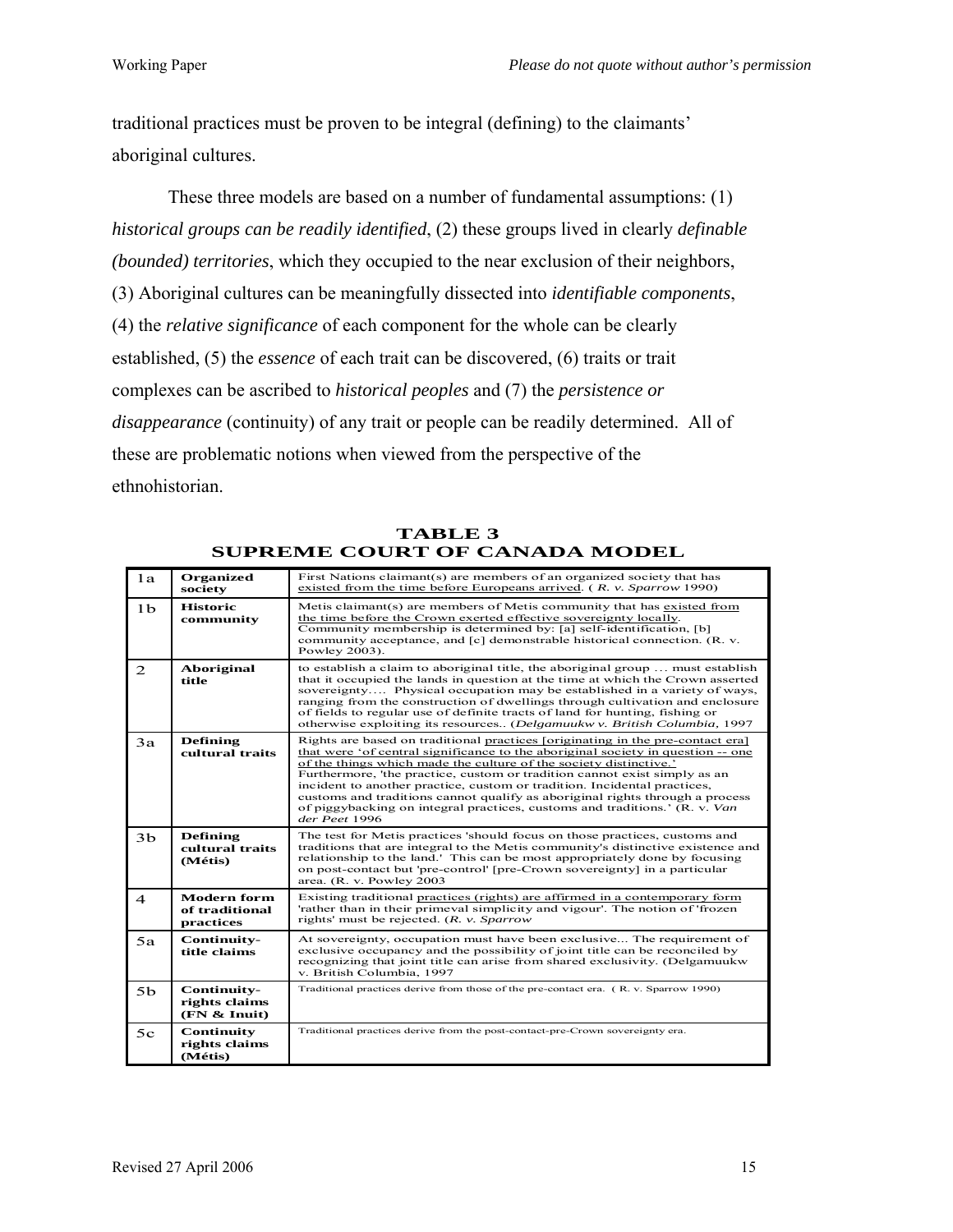### *Terminology and evolutionary perspectives*

The kinds of issues that arose fifty years ago because of the linkages of anthropological terminology with evolutionary notions remain a problem. This is abundantly clear from recent litigation in Canada, as the *Van der Peet* case cited above illustrates. It was also an issue in *Delgamuukw*. It is also likely to surface as a problem in future Métis cases. The reason for this probability is that most of the scholarly literature about the Métis is cast in evolutionary perspectives. The common thesis is that the Métis were a people who had one foot in the primitive world of hunter/gatherers and the other in the realm of mercantile capitalism, which was associated with the pre-industrial fur trade. It is widely assumed that Métis communities did not form where conditions were unfavorable for these worlds to mesh; it is also commonly supposed that the communities that had crystallized dissolved in the latter half of the  $19<sup>th</sup>$  century with the passage of the mercantile age.<sup>37</sup>

Métis communities pose other very difficult challenges for the courts' perception of Aboriginal society. *Powley* established that Métis rights had to be linked to specific Métis communities, without defining the nature or limits of the latter or indicating how they might differ from the 'organized societies' of First Nations. Research makes it clear that no Métis' physical settlements were (are) sustained solely by the economic activities that took place within their built-up areas (on-site wage labour, gathering, farming, domestic work, etc.). Rather, community members engaged in spatially extensive activities, such as collecting, fishing, hunting, trapping, trading, and transportation work, which complemented those based in the settlement. The Métis commonly established seasonal out-camps to conduct these extra-settlement livelihood practices. Consequently, communities were spatially dispersed genealogical, sociological and economic entities that were anchored at sites where families maintained households. Frequently these regional communities overlapped with one another and the territories of the local First Nations.<sup>38</sup> In other words, except for their permanent and seasonal settlements, the Métis did not use and occupy territories to the exclusion of others. This means, of course, that after the formation of regional Métis communities, First Nations also did not exclusively use and occupy their territories.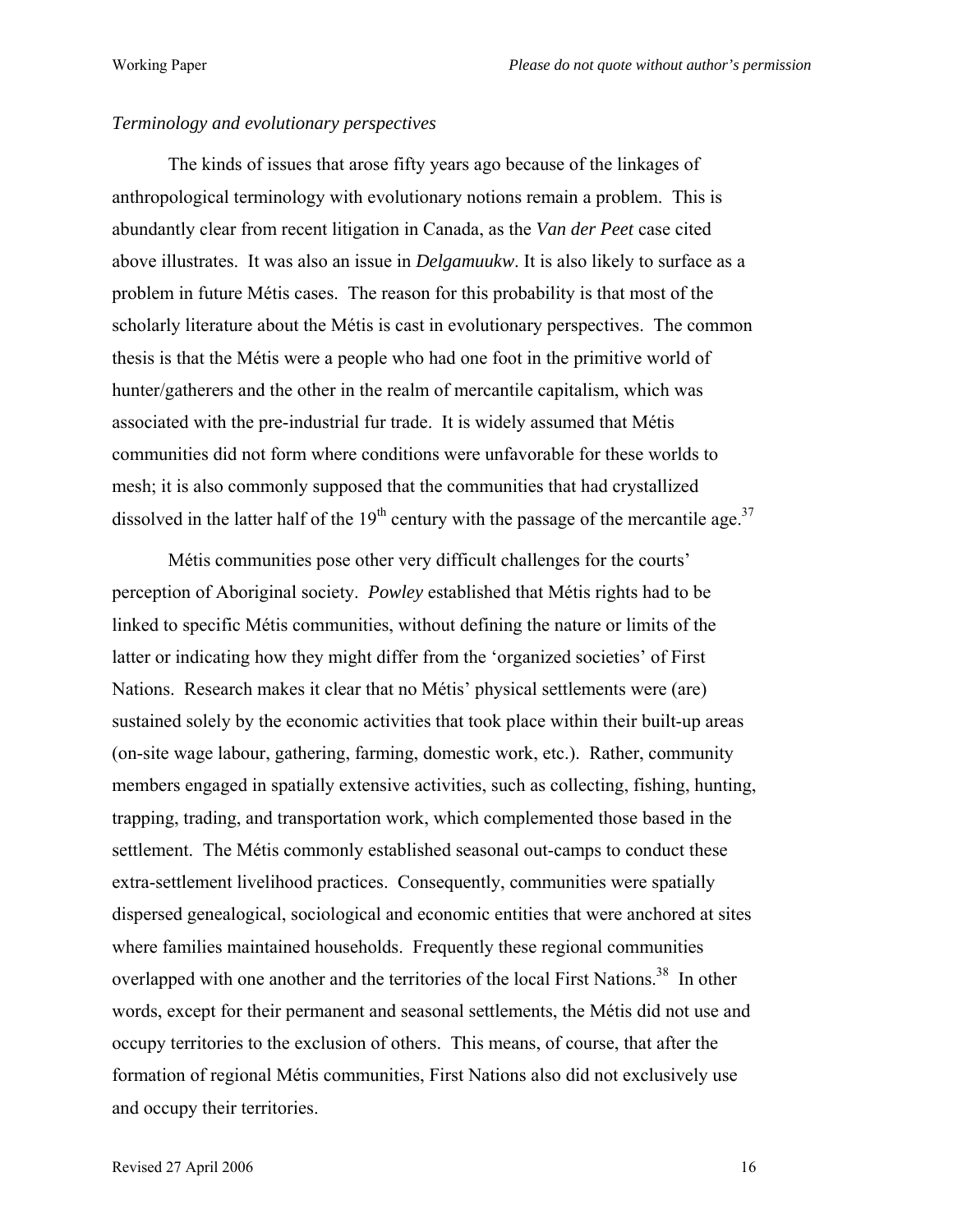### *Culture element outlook*

The problem with viewing aboriginal cultures as collections of elements is that every aspect of this approach has been the subject of lengthy and, in most cases, unresolved scholarly debate. For example, the requirement that rights can be derived only from 'integral (culturally defining) traditional practices' implies that Aboriginal cultures were fundamentally different from those of European newcomers. While this is no doubt the case, the problem is that, since the birth of their discipline in the  $19<sup>th</sup>$ century, anthropologists have held very different opinions about what the nature of these differences were (are). Leading historians of anthropology have noted that their field of scholarship initially was conceived of as the study of the 'primitive.['39](#page-37-24) In other words, 'native others' were thought to be culturally less advanced than Westerners, particularly in terms of their political and economic development. Although the search for the 'primitive' has long ceased to be fashionable, echoes of the search remain in ethnohistory debates about whether Aboriginal people were more spiritual and less materialistic than westerners, about whether Aboriginal people engaged in external exchange primarily for ceremonial/political reasons rather than for economic gain,[40](#page-37-34) and about whether all Aboriginal people had well-articulated land ownership schemes before Europeans arrived.<sup>41</sup> These are all 'hot-button' issues in rights litigation.

The supposition that 'integral' or culturally defining traditional practices can be readily separated from other traditions for study and the determination of rights raises a host of other old issues. Essentially this is because it calls for a return to a 'culture element' approach, which was a perspective that held sway during the early  $20<sup>th</sup>$  century and was a key feature of presentations before the USICC in the 1950s.<sup>[42](#page-37-35)</sup> Anthropologists abandoned this outlook long ago, opting instead for more holistic perspectives that treat cultures as integrated and dynamic systems that amount to more than the sums of their components. The idea that certain practices can be defined as being more integral' or 'culturally defining' than others is even more problematic. This is because scholars have long recognized that the cultural elements a researcher identifies mostly reflect his/her theoretical dispositions and ideas about how the 'native other' is to be defined and cultures classified. One key area of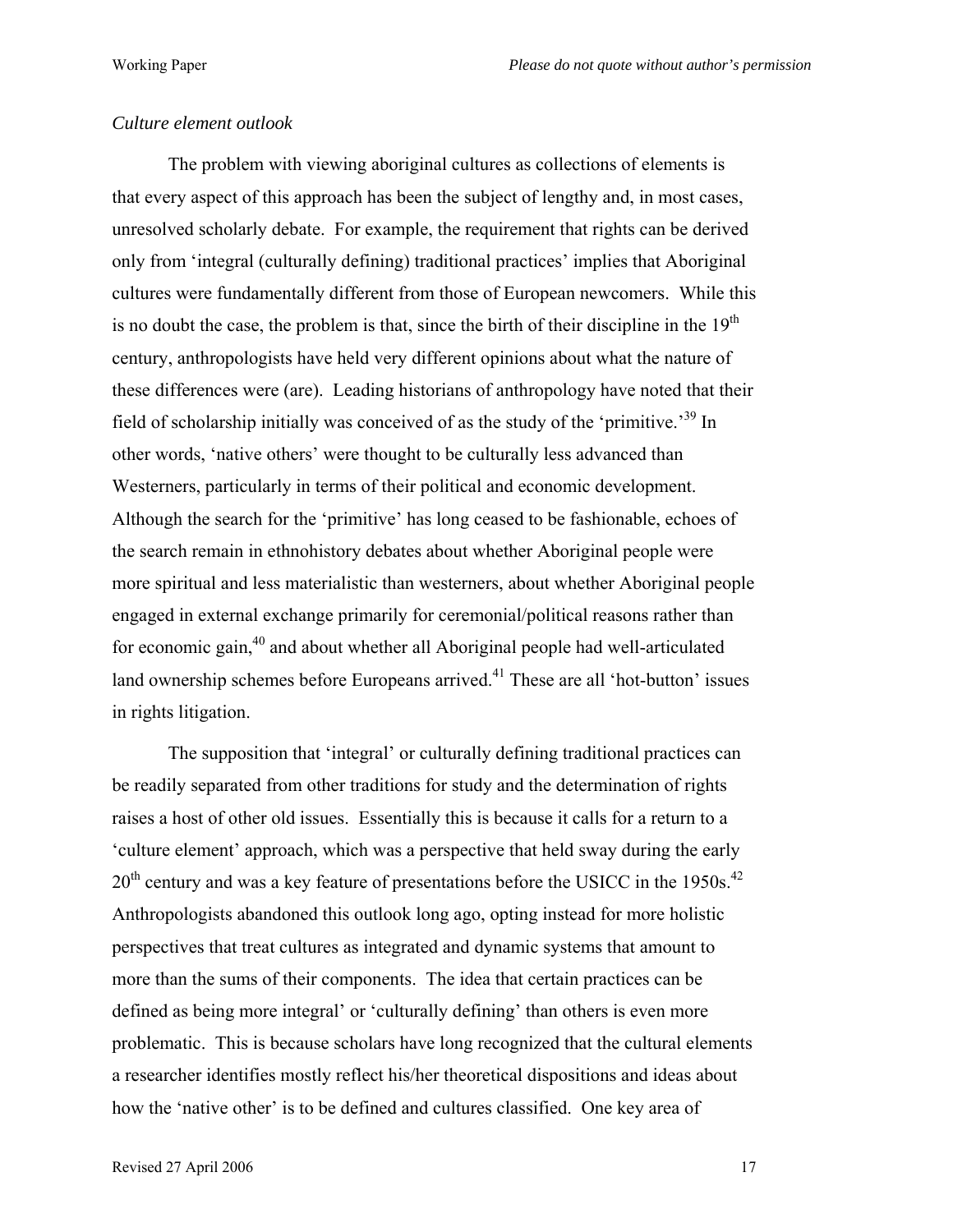cleavage has been over the issue of whether one should emphasize materialistic dimensions or ceremonial/spiritual aspects. Experts drew this old debate into the hearing rooms of the USICC in the United States in the early 1950s and it is still with us.<sup>43</sup> Because early (pre-claims era) anthropology emphasized ceremonial, religious, and mythical aspects of Aboriginal culture,<sup>44</sup> First Nations and tribes often have to confront the old ethnographical literature when they assert Aboriginal and treaty commercial hunting and fishing rights.

Another weakness of the old cultural element approach was that definitions of the scope of trait was arbitrary and depended on whether the researcher was a 'splitter' or a 'lumper.' For example, should salmon fishing be regarded as a trait or included as a component of the trait of fishing? Issues of this type now are the subject of litigation under the regime that the Supreme Court of Canada has established. *Regina v. Powley* is a good example. At the trial of this case I was aggressively cross-examined on the question of whether Métis hunting rights should be determined on a species by species basis (the Crown's position) or defined more broadly as an aspect of the right to make a livelihood off of the land (my position). Undoubtedly, the most controversial aspect of defining the scope of Aboriginal livelihood practices concerns the question of whether these customs included a commercial component. This is often an issue in treaty rights claims. I addressed this question in the first claims case in which I was involved. This was the Treaty 8 hunting rights case of *Horseman v. Regina* (1990). I argued that commercial and subsistence practices were inseparable in 1899–1900 when the Northern Alberta Cree signed the treaty. [45](#page-37-37) I cited the example of beaver, which was the staple commodity of the Pre-confederation fur trade. Aboriginal people ate the meat, used and sold castorum, and used and sold the pelt. With the proceeds they purchased their hunting and trapping outfits.<sup>46</sup> Similar questions arise with respect to West Coast fishing rights cases[.47](#page-37-15) 

In my opinion, Métis claimants pose particular challenges for the 'integral trait' approach to rights determination. This is because, as the court acknowledged in *Van der Peet,* Métis communities emerged after contact as a consequence of the melding together of Euro-Canadian and local Aboriginal cultural traditions. This raises a fundamental question: Can there be any integral cultural practices (perhaps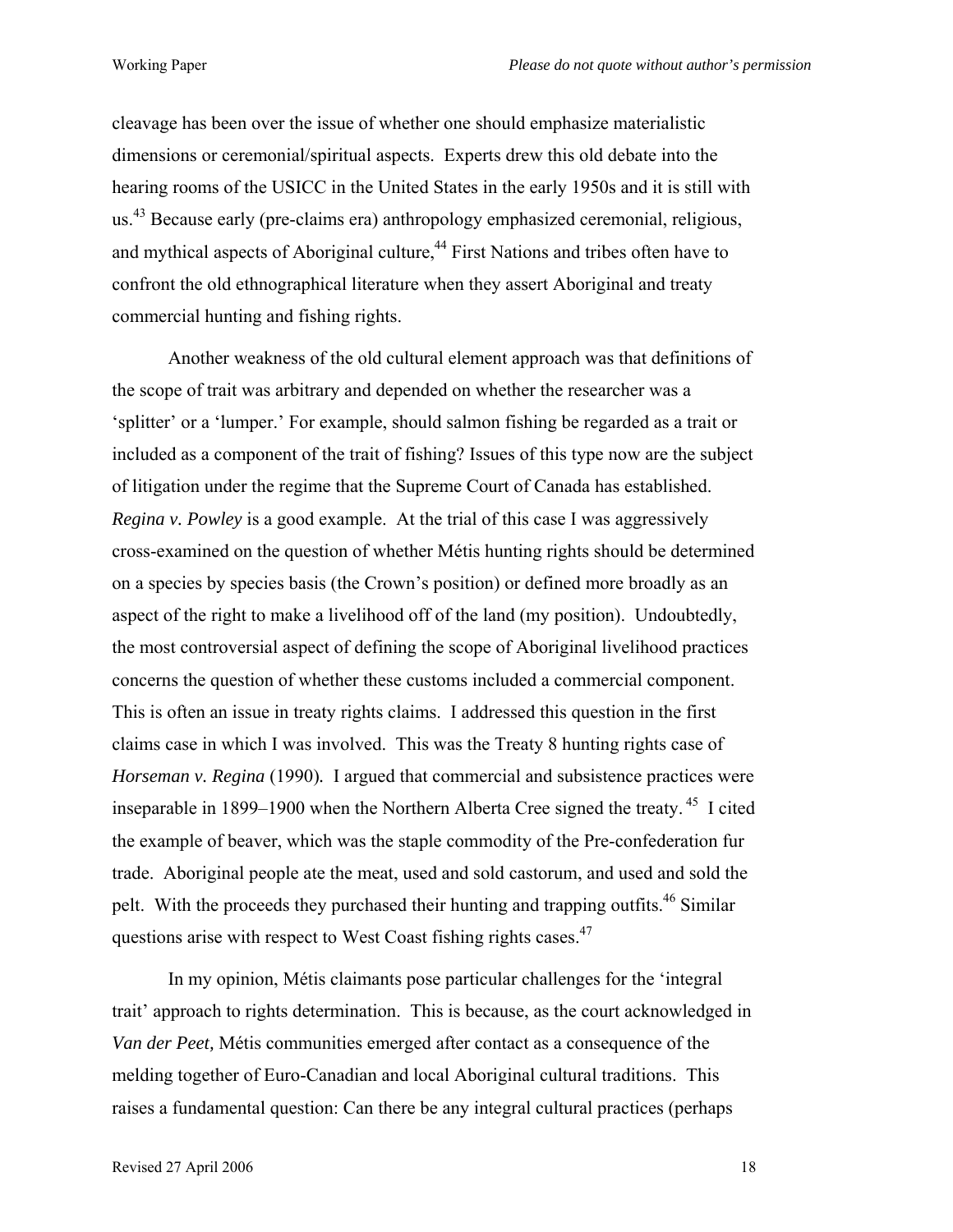the Mitchif language for some groups) that define these peoples (are unique to them), or does their cultural distinctiveness arise from the way they combine these dual traditions? In the economic sphere, for instance, most historic Métis communities had mixed economies that combined making a livelihood off of the land through hunting, fishing, trapping and collecting for commercial and subsistence purposes, with permanent and/or seasonal wage labor, small-scale farming for commercial and subsistence purposes, and various types of entrepreneurial activities, most notably fur trading and operating various sorts of transportation services. They were opportunistic economies, which meant that the relative importance of each of these sectors to the whole, and of subsistence to commercially-oriented activities, varied regionally according to local ecological circumstances and temporally in reaction to fish and wildlife population cycles and local markets. This means one cannot determine whether a practice was integral based on a single snapshot in time, or even several of them.

### *Documenting Continuity*

USICC proceedings, the Canadian courts, and FAP applications all have raised issues about the historical continuity of tribes, communities, and/or cultural practices. The arises from the notion in law that aboriginal rights are grounded in pre-sovereignty/pre-Crown polity or society and continue in force until expressly extinguished by actions of colonial or post-colonial states. This notion has had/has important implications for ethnohistorical experts who gather evidence for petitioners and defendants in claims. As noted above, petitioners before the USICC had to demonstrate that their ancestors had used and occupied their traditional lands for a 'reasonable length of time' before they had been dispossessed. The FAP, on the other hand, expects petitioners to prove they are a distinct community that has existed from historical times until the present. It further expects these applicants to establish that they have exerted political influence or authority over their members as an autonomous entity from historic times until the present (Table 2). Canadian courts, on the other hand, oblige First Nations claimants to demonstrate that they have occupied their territories and engaged in cultural practices there since pre-contact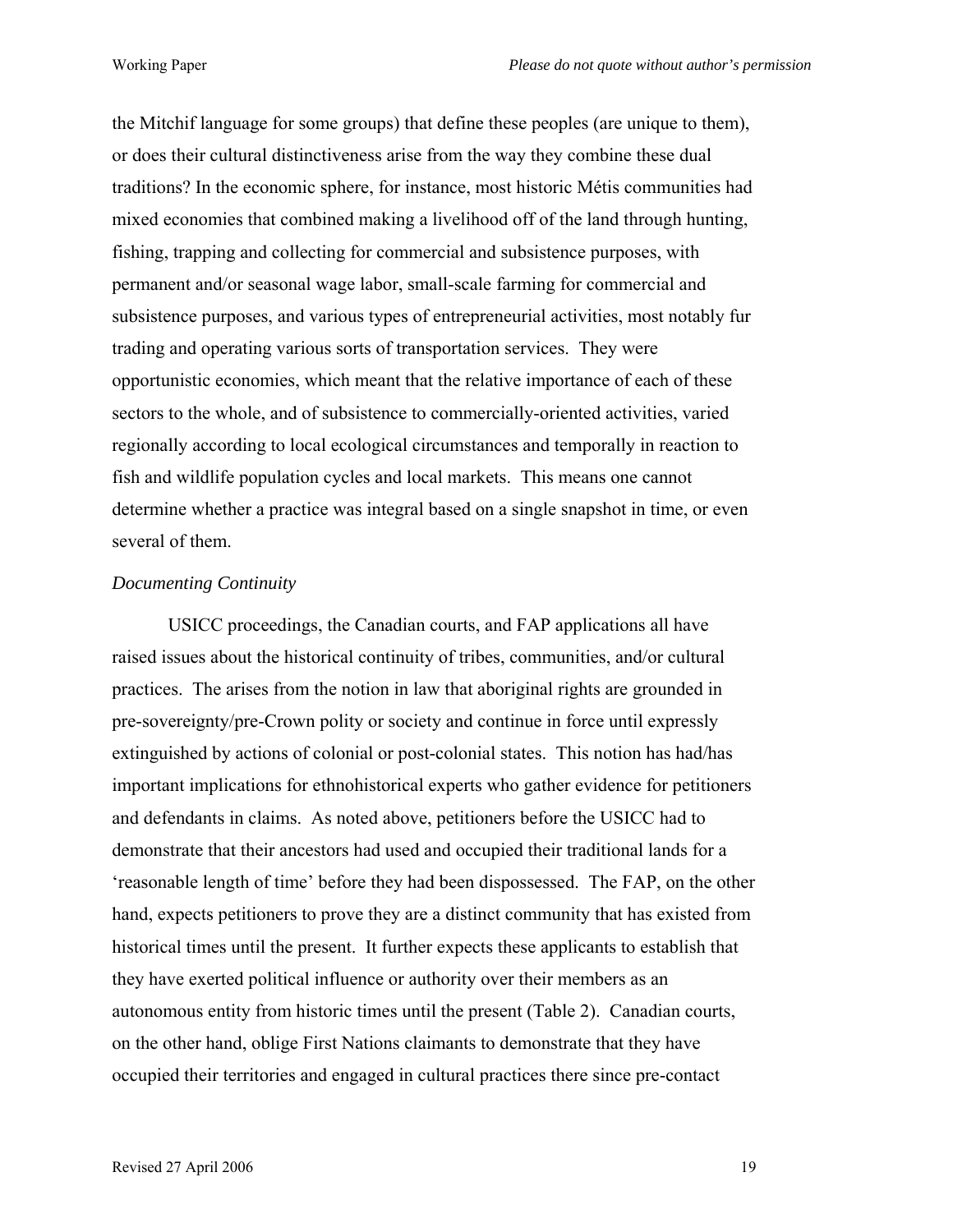times. The Métis must trace their communities' roots and cultural practices back to the post-contact-pre-Crown sovereignty era.

The requirements that applicants meet these various continuity tests raise a number of critical issues. One relates to that fact that some claimants are much more fortunate than others in terms of having suitably detailed and complete records to consult. Partly this is because of the fundamental fact that contact unfolded over differing lengths of time in North America. For example, contact on the east coast of North America began almost 400 years before it began in the Pacific North West and in British Columbia and 500 years ahead of when it began on the Canadian Central Arctic coast. This basic historical fact has a number of serious implications for the tasks eastern American and Canadian groups face when documenting their continuity. The farther back in time a group must reach to its pre- and early-post-contact past, the more likely there will be significant gaps in the oral, documentary, and other records that arise from the longer exposure to displacement and assimilation pressures and the accidental or deliberate destruction of documents.<sup>48</sup>

At the local level, the differential intensity of Aboriginal-non-aboriginal interaction can have a strong impact on the production of documentary records. In Canada, for instance, many Aboriginal and treaty rights cases concern economic rights, especially the right to make a livelihood off of the land through commercial and subsistence fishing, hunting, and trapping. Canada's colonial past, especially its fur trading past, means that the most important sets of documentary records for most of these claims are those of the fur trading companies, especially the archives of the Hudson's Bay Company. The latter archival records, which span more than 3,000 linear meters of shelf-space, are the critical documentary sources for the bulk of Aboriginal claims throughout the Canadian North, the Prairies, and portions of British Columbia. The company's posts, and those of its rivals, were, in effect, Euro-Canadian observation stations. Their location and position on lake shores and riverbanks of fur trading transportation networks strongly determined the size and quality of the documentary record that traders generated. District headquarters, transportation junction points, and major trading posts often produced vast records. York Factory on western Hudson Bay is a striking example. Records for this post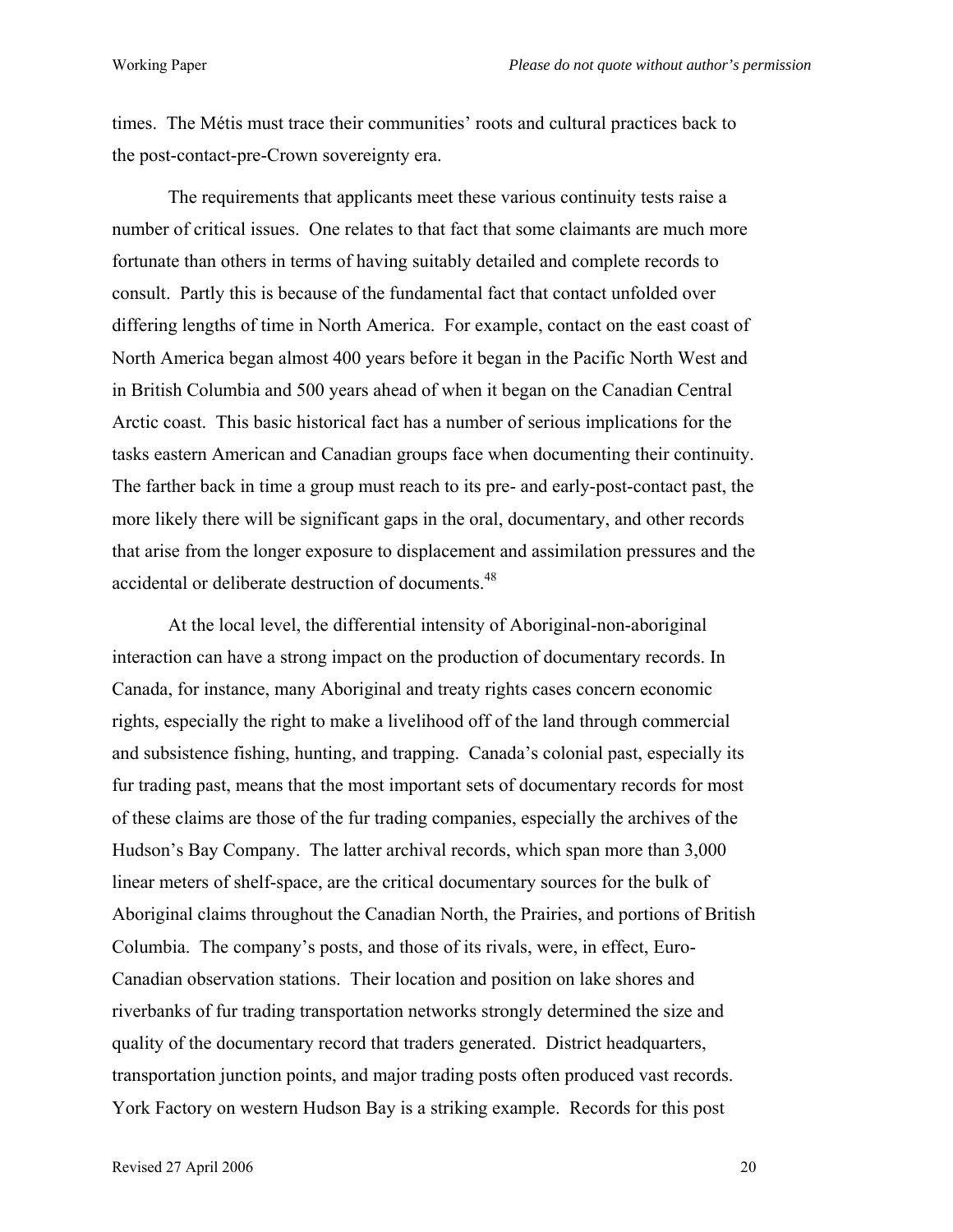number in the thousands of volumes spanning the period from the 1680 to the 1950s. The First Nations and Métis communities that developed adjacent to major trading and transportation operations therefore have better prospects of collecting the documentary information they need for their claims than do those Aboriginal people who lived near small outposts on the extremities of the trading networks. For these more remote communities, oral histories likely will be the prominent, perhaps sole, line of evidence.

The *Powley* case serves to illustrate these kinds of evidentiary problems. As I have noted, game hunting practices were a key issue at trial. The problem we faced was that there are very few documentary records that describe the economy of the community's hinterland. Primarily this was because Sault Ste. Marie lay on the major fur trading route that connected the Canadian Northwest with the St. Lawrence valley. This meant that most visitors arrived during the summer by canoe and boat. Consequently, they did not witness inland life during the autumn, winter and spring where and when hunting and trapping took place. Also, Sault Ste. Marie primarily served as a transportation center. As a result, it produced fewer records pertaining to hunting and trapping than most Hudson's Bay Company posts generate. Finally, the few trading establishments that were located inland from Sault Ste. Marie were small outposts that were located on the northern extremity of its hinterland. They produced a broken and very limited documentary record.

While most Aboriginal people have experienced discrimination and forced acculturation, their suffering has not been uniform. Those who have born the brunt of particularly blatant and aggressive discrimination face the greatest difficulties in documenting their historical and cultural continuity. One of the most glaring examples of this problem concerns the Chickahominay of Charles City, Virginia. These people faced an impossible barrier because the director of the Bureau of Vital Statistics for the state of Virginia systematically expunged all references to Indians during the thirty-four year period from 1912 to 1946. <sup>49</sup> His actions were reinforced by the state's Racial Integrity Act of 1924 ( which remained in effect until 1967) and the eugenics movement, which was endorsed by leading state universities. The 1924 law forced people to be registered at birth as being either 'white or colored'. This had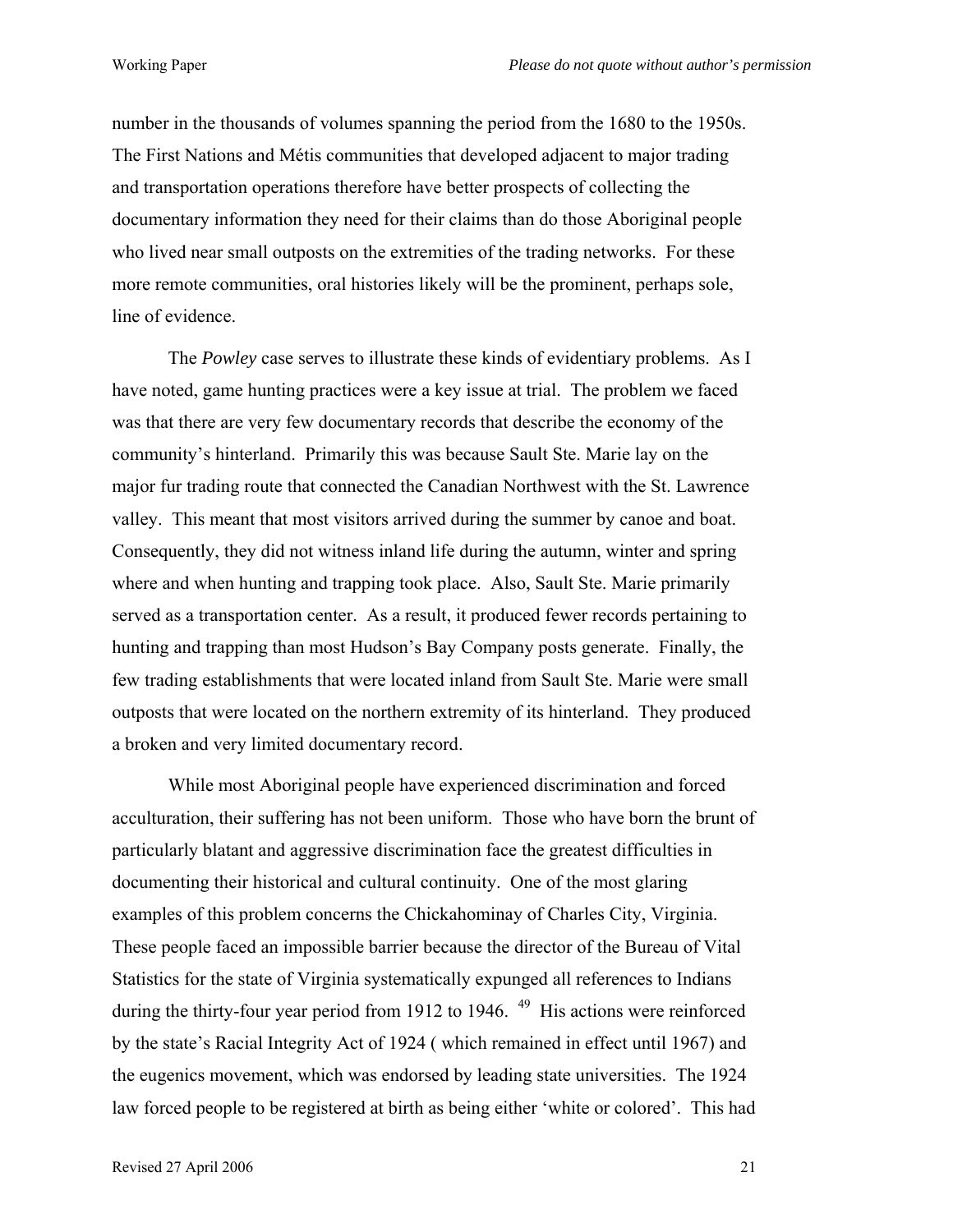the effect of erasing the Chickahominay's ancestors from official state records during this lengthy period. Consequently, they could not prove their historical continuity for the FAP purposes. This forced the Chickahominay to seek recognition through a special act of Congress.

As with the Chickahominay, discrimination created major problems for the Métis in their efforts to document their past as became clear in the *Powley* case. The problem was that after the 1870 and 1885 Métis uprisings in Western Canada, Métis communities in Ontario suffered from growing intolerance toward them. Also, provincial game laws made no allowance for their Aboriginal background even though provisions were made for their First Nations relatives. This forced the Sault Ste. Marie Métis to develop an underground hunting and fishing economy in the late 19<sup>th</sup> century. Because they operated out of sight of government officials, the latter left hardly any records that the present-day Métis can use to make a continuity claim for the late  $19<sup>th</sup>$  and early  $20<sup>th</sup>$  centuries.

Tribal recognition and Métis rights also raise difficult and interrelated questions arise about the how we conceptualize historical 'communities' or 'tribes,' the importance of genealogical evidence, and racism. The 1978 FAP guideline also raised these issues by requiring that tribal petitioners demonstrate that their membership consists principally of individuals who descend from a historical Indian tribe or tribes. As American Indian rights advocate and lawyer Arlinda Locklear observed in her testimony before the Senate Committee on Indian Affairs [SCIA], this has posed two problems – proving the continuing existence of the community and establishing its linkage to a historic tribe. The 1978 guidelines did not specify precisely what proof of 'descent' would be needed to show a tribal community continued to exist. Accordingly, in 1994 the BIA refined the FAP guidelines somewhat by stating that a marrying-in rate of 50 percent would serve as automatic confirmation of an existing community. The problem was that no minimum standard was established. As a result, widely varying rates have been applied leading to charges that determinations are arbitrary[.50](#page-37-41) More relevant to the discussion of evidentiary problems being discussed here, Locklear objected that individuals have not been able to prove their descent from relevant historical tribes through the family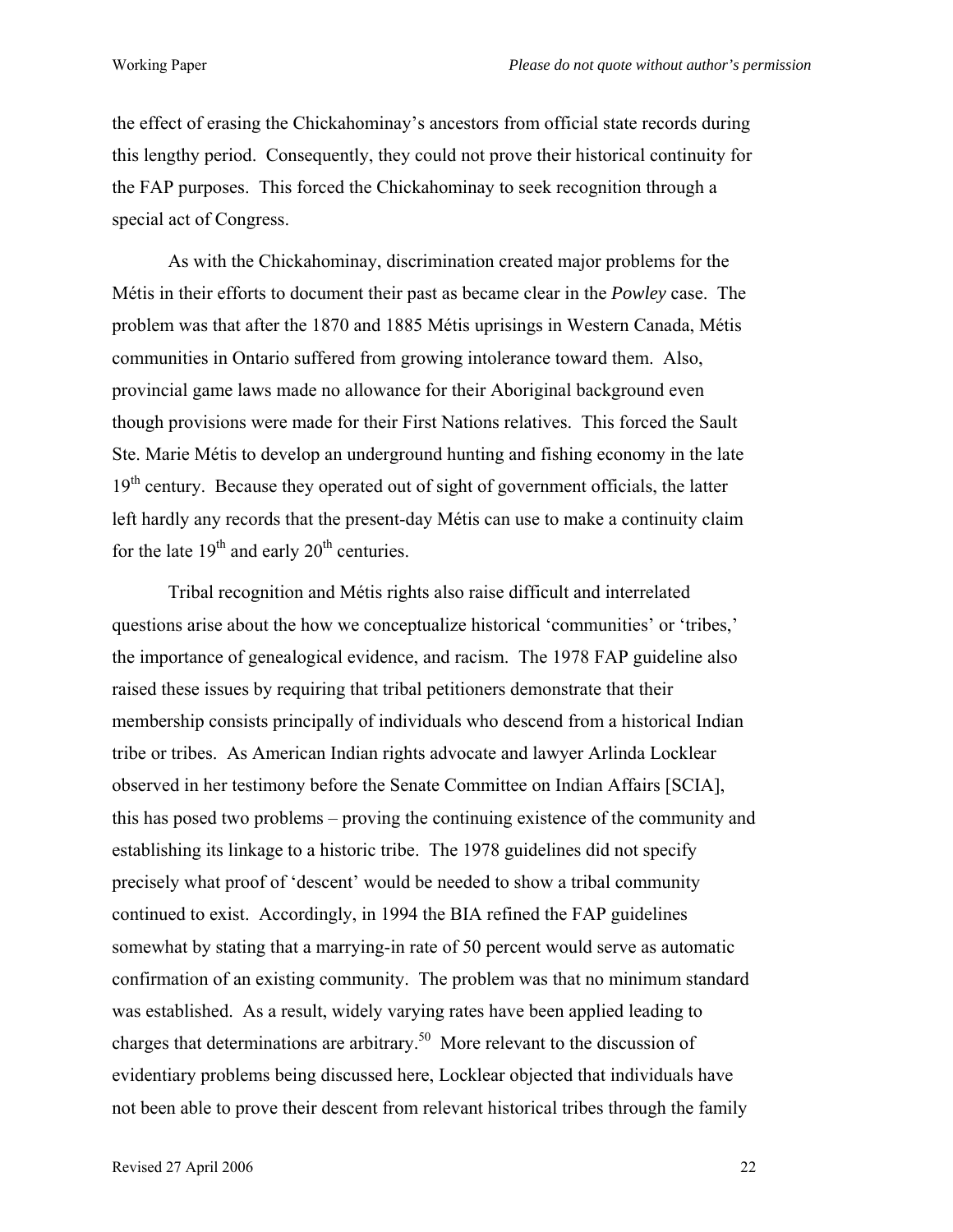names that are associated with them. Instead, 'members must show a genealogical connection...'[51](#page-37-18) According to Locklear, this is an unreasonable requirement because complete documentation of this type extending back to the time of sustained contact with Euro-American rarely exists.<sup>52</sup> She observed that many of the tribes that already have federal recognition could not meet this test.

When the Supreme Court of Canada ruled that Métis individuals claiming aboriginal rights had to prove their connections to historical communities, it too raised all of these issues, albeit the different colonial history of Canada makes it somewhat easier for Métis to trace their genealogies.<sup>53</sup> The high court apparently was aware that this requirement could take on racial overtones given its proviso that: 'We would not require a minimum "blood quantum", but we would require some proof that the claimant's ancestors belonged to the historic Métis community by birth, adoption, or other means.<sup>54</sup> Although the court specifically ruled out 'blood quantum' measures for defining 'Métisness' or for proving the continued existence of a Métis community, it will be difficult to avoid falling into the 'blood quantum' trap.

Both FAP and Canadian court rulings raise the issue about the fluidity of membership in historical Aboriginal communities or tribes. The historical reality is that communities often persisted in spite of considerable inward and outward migration of their members. Some northern plains tribes [bands], for example, comprised individuals from various Aboriginal backgrounds. [55](#page-37-20) One of the reasons for this was that inter-group marriages were one of the ways that Native People established and sustained economic and military alliances. It was also a way that the Métis extended their networks into new areas. This historical reality casts further doubts on the validity of using marrying-in rates or similar measures to gauge community persistence.<sup>56</sup>

The 'doctrine of continuity' also raises important questions about the ways we think about culture change and the native 'other.' In Canada, the Supreme Court intended that the notion would, in part, quash the wrongheaded legal theory that Aboriginal rights could only be derived from 'traditional practices' that had survived in their pure (pre-contact) form (the so-called 'frozen rights doctrine').<sup>57</sup> As noted,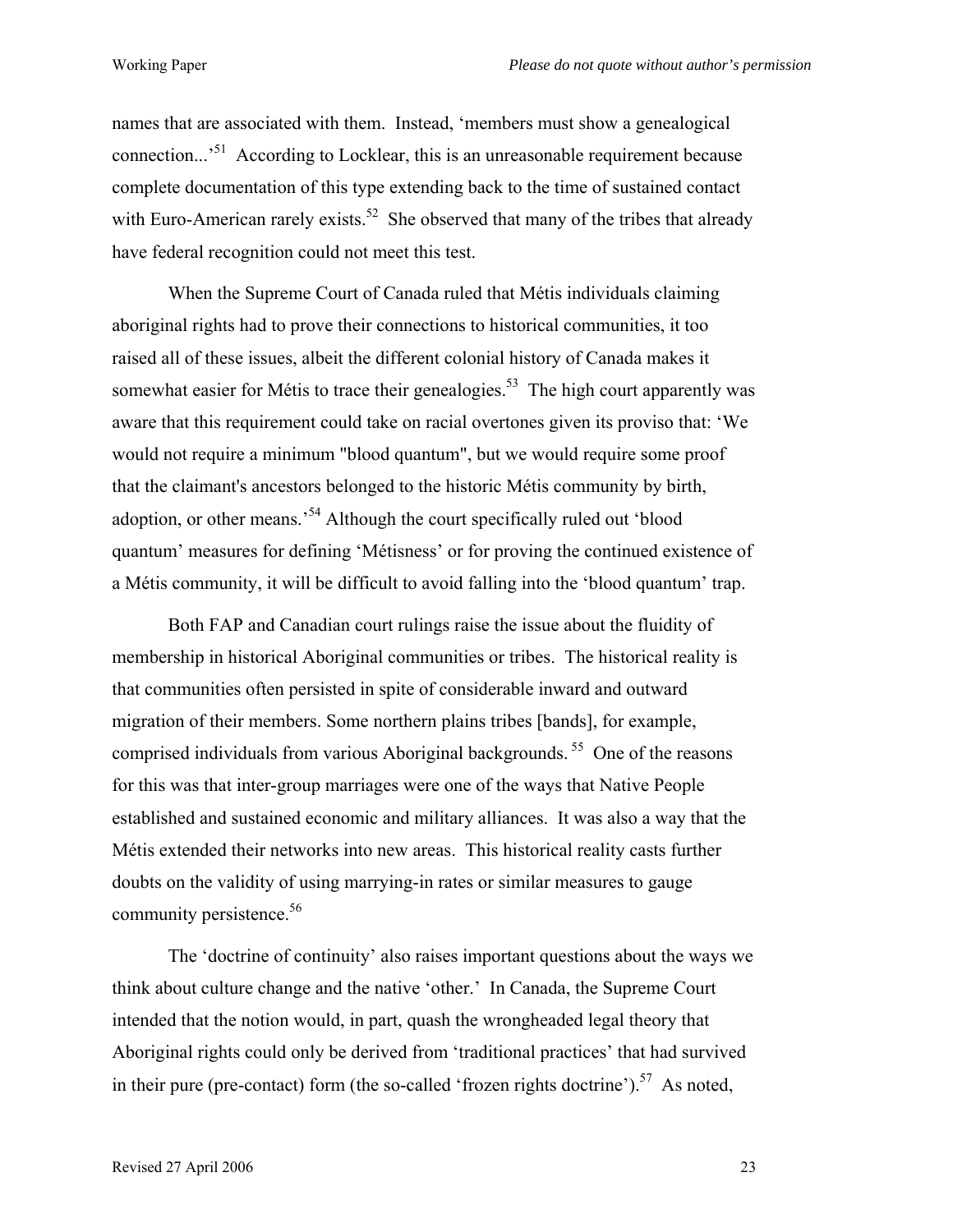the court recognized that certain present-day Aboriginal practices are the modern manifestations of ancient customs. In my opinion, the continuity notion remains highly problematic, nonetheless, because it still conceptualizes the issue of rights determination in non-western/western cultural terms. This leaves claimants vulnerable to having the courts conclude that their aboriginality has been washed away by the 'tides of history,' to borrow a phrase from the High Court of Australia.<sup>[58](#page-37-21)</sup> Framed in this way, the search for evidence of cultural continuity also leads claims researchers and the courts back to all of the old disagreements about defining the Aboriginal 'other' as discussed above, and it engages other long-standing ethnohistorical debates about how to study culture change in post-contact Aboriginal societies. In particular, it raises two related questions that have engaged scholars for many years. Did the key catalysts for change originate inside or outside of native cultures? Were changes superficial or fundamental?<sup>59</sup> There are extensive literatures that debate these broad topics from the perspectives of continuity and change, acculturation, assimilation, diffusion, authenticity versus the invention of tradition, migration, and the role of native agency. All of these approaches have been and remain the subject of divided opinions.

#### *Periodization*

The continuity doctrine engages another ongoing controversy about how Aboriginal history should be periodized. It is a crucial question because chronologies are based on key Western notions about Native history. For many years it was common practice for scholars to divide their chronologies into three basic units: the Prehistoric, the Protohistoric, and the Historic periods (**Figure 3**). This scheme was derived from archaeology and was intended to reflect two primary considerations – (1) the intensity of Native-European contact and the disruptions that resulted from it and (2) the absence or presence of documentary sources that can be used to facilitate the study of those processes. The basic premise, of course, was that aboriginal cultures had been largely static before European contact. For most Aboriginal people, contact influences initially came indirectly (the Protohistoric Period), primarily as a consequence of the diffusion of European goods through intertribal trade and demographic changes caused by epidemics, migration, and inter-group warfare.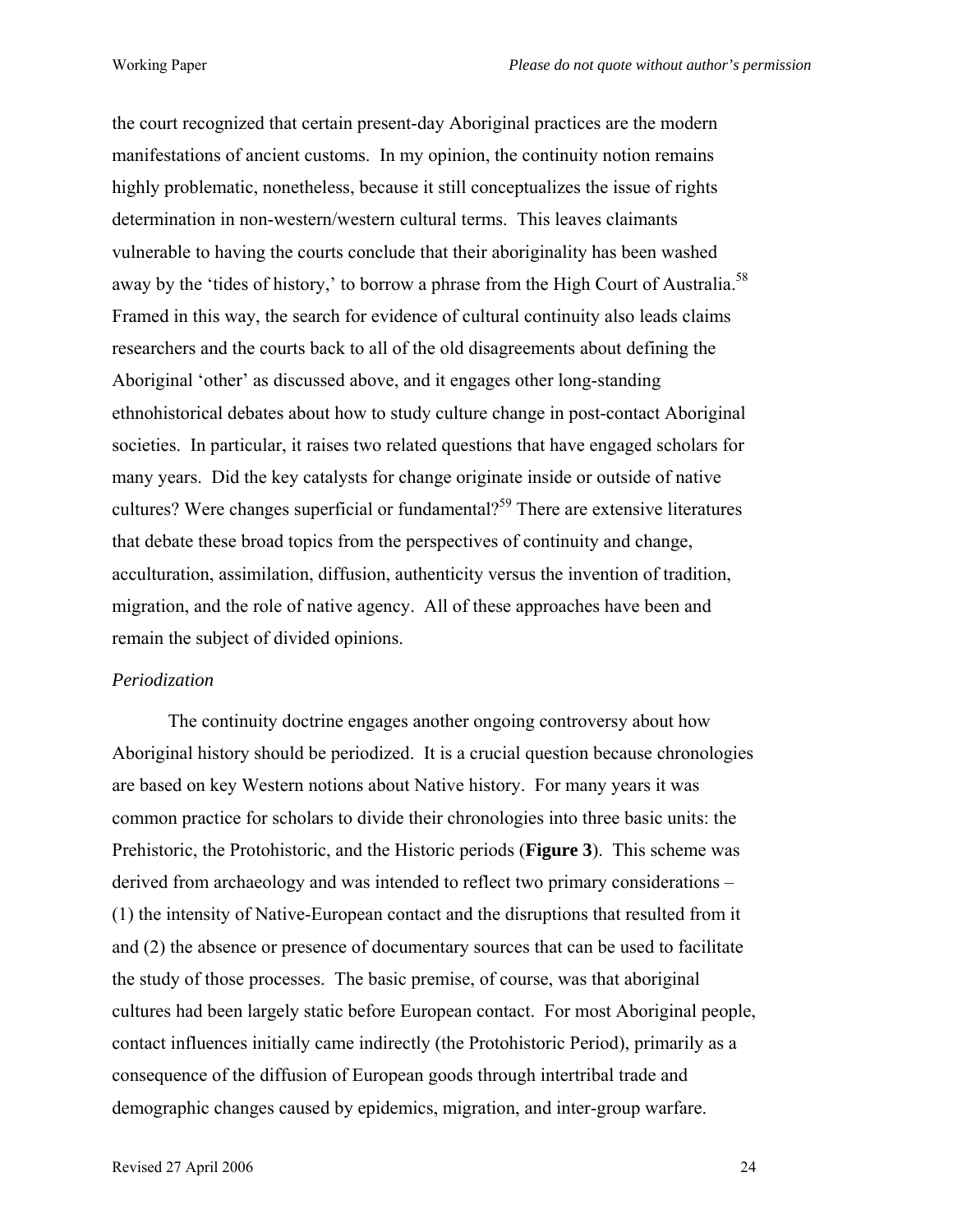European knowledge and writing about these events was based on second-hand reports (hearsay) the newcomers received from their native allies and trading partners. The Historic Period supposedly marks the time when the rate of culture change accelerated following the arrival of Europeans. This is also the time these newcomers begin writing eyewitness accounts of their interactions with Aboriginal people.<sup>60</sup>

# **Figure 3 CHRONOLOGICAL SCHEMES, CONTINUITY AND THE 'TIDES OF HISTORY''**



North American Native people have long objected to this framework primarily for two reasons. First, it suggests that they were without history (their cultures were static) before Europeans arrived.<sup>61</sup> Second, it is a Eurocentric perception of their history that does not take into account varied aboriginal historical traditions. As a partial concession to their objections, it has become a common practice in recent years to use the terms Pre-Contact, Proto-Contact and Contact (**Figure 3**), but obviously this modification does not address Aboriginal concerns in a fundamental way. $62$ 

The problem of developing appropriate chronological frameworks is complicated further by the fact that ethnohistorical experts must relate their chronologies to those that the courts are developing. In litigation, the rarefied dates that researchers must consider are the times when 'contact,' 'effective sovereignty'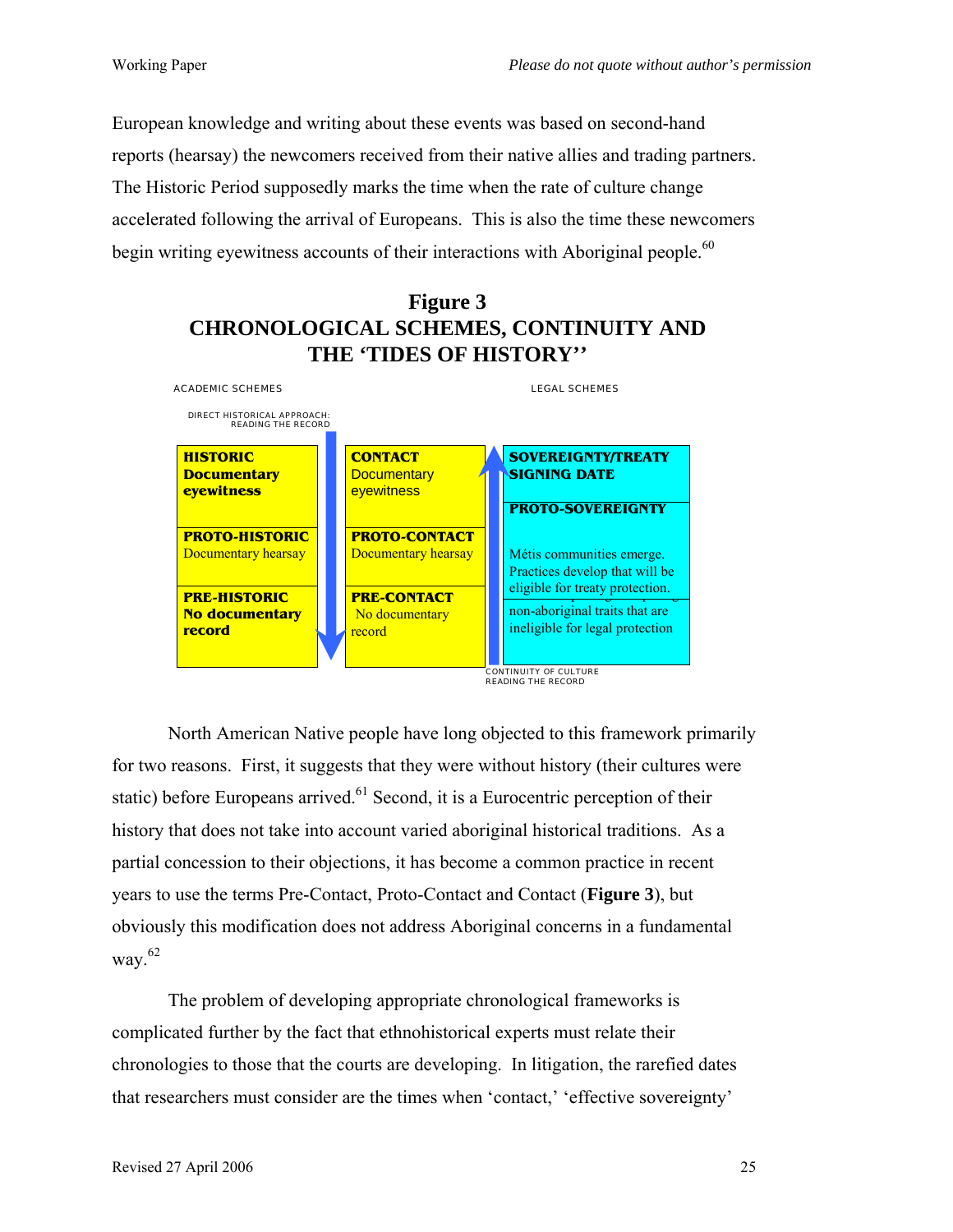and or treaty signing took place. The courts regard contact as the benchmark time (hereinafter I will refer to it as 'effective contact') when interaction with Europeans led Native People to 'borrow' practices from the newcomers that are not eligible for protection as Aboriginal rights. As the above discussion makes clear, determining the date of 'effective contact' for many areas of Canada and the United States is not a simple task because it cannot be treated as a singular event that impacted all spheres of an Aboriginal culture equally. Courts do not consider the fact that a given Aboriginal people might have experienced effective contact at various times depending on the sphere of culture. The date when effective sovereignty (American, Canadian, or European) was established locally is equally difficult to determine. This is especially true if the courts make an honest effort to accommodate Aboriginal perspectives.

An additional complication ethnohistorical experts face when orienting their research to the law's periodization scheme is that the dates of effective contact and Crown sovereignty often are among the findings of 'fact' that the court must make based on the evidence presented at trial. This means that ethnohistorical experts often are asked to simultaneously present data to assist the court in making its determinations about when these events happened, while providing it with a snapshot of a claimant group's ancestral culture that is temporally broad enough in scope to bracket the datelines the court may select. In *Delgamuukw,* for example, at trial it was uncertain how long after the arrival of Russian fur traders in Alaska (late 18<sup>th</sup>) century) and Captain James Cook on Vancouver Island (1778) that culturetransforming contact began. At the time of the trial it also was unknown when the Crown established effective sovereignty in Gitxsan-Wet'suet'en territory.<sup>63</sup> In *Powley* we faced similar difficulties. We argued that Métis communities began forming in the upper Great Lakes area sometime after the establishment of the earliest French trading posts in the area in the late  $16<sup>th</sup>$  century; we also posited that effective British sovereignty probably was established after the merger of the Hudson's Bay Company and the North West company in  $1821<sup>64</sup>$  and certainly with the signing of the Robinson treaties in 1850. In Métis cases, the date of effective sovereignty is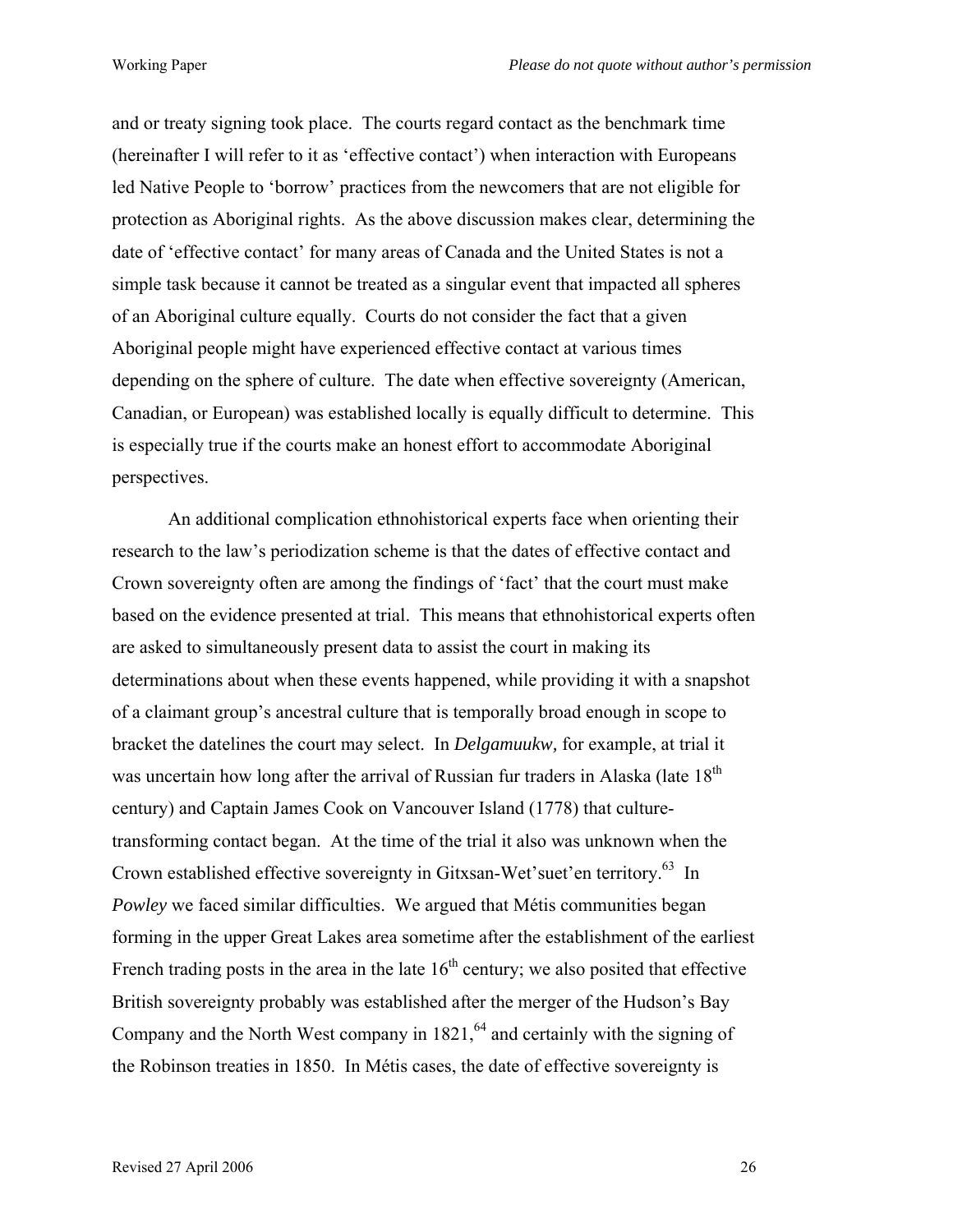especially critical because local communities must have been established before that date for them to have a valid claim.

At trial in *Victor Buffalo,* the possible dates for the commencement of effective contact for the Plains Cree ancestors of the Samson Cree plaintiffs experts advanced ranged from mid-17<sup>th</sup> century to the late  $18<sup>th</sup>$  century. Remarkably, Justice Teitelbaum selected 1670, the year the Hudson's Bay Company was founded, as the date. In creating this 'fact' for the purposes of the law, the trial judge stated: 'of course I do not presume that the practices, customs and traditions of the Cree changed immediately at this point. However, this date marks the beginning of a cultural transformation which saw the Cree become immersed in the fur European fur trade upon the arrival of the Hudson's Bay Company and the establishment of their post at York Factory.<sup>65</sup> By picking this date, which actually pre-dates the establishment of this post on the western shores of Hudson Bay by twelve years,  $66$  the judge placed the commencement of substantial changes to Plains Cree life that resulted from the fur trade at least one hundred years before sustained face-to-face interaction began locally. In my opinion there is no convincing evidence that supports this conclusion[.67](#page-37-47) 

The reason why the selection of the date for effective, or transformational, contact was so crucial in *Victor Buffalo* was that it related to a fundamental question at trial about whether it is likely that the ancestors of the Samson Cree had become familiar enough with western practices and modes of thinking to fully understand the Euro-Canadian legal language and concepts that were contained in Treaty 6 (1876). This is the kind of issue ethnohistorical researchers have long debated. That is, when Aboriginal People adopt many of the material dimensions of European culture, and engage in hybridized ceremonies with the newcomers, such as the gift-exchange ceremony, can we assume that they had made parallel changes in the ideological and intellectual spheres of their culture? Scholarly opinions remain divided on this issue partly because they go to the heart of definitions of the 'native other'. By deciding that Plains Cree culture had undergone major transformations two hundred years before treaty-signing as a consequence of the European fur trade, Justice Teitelbaum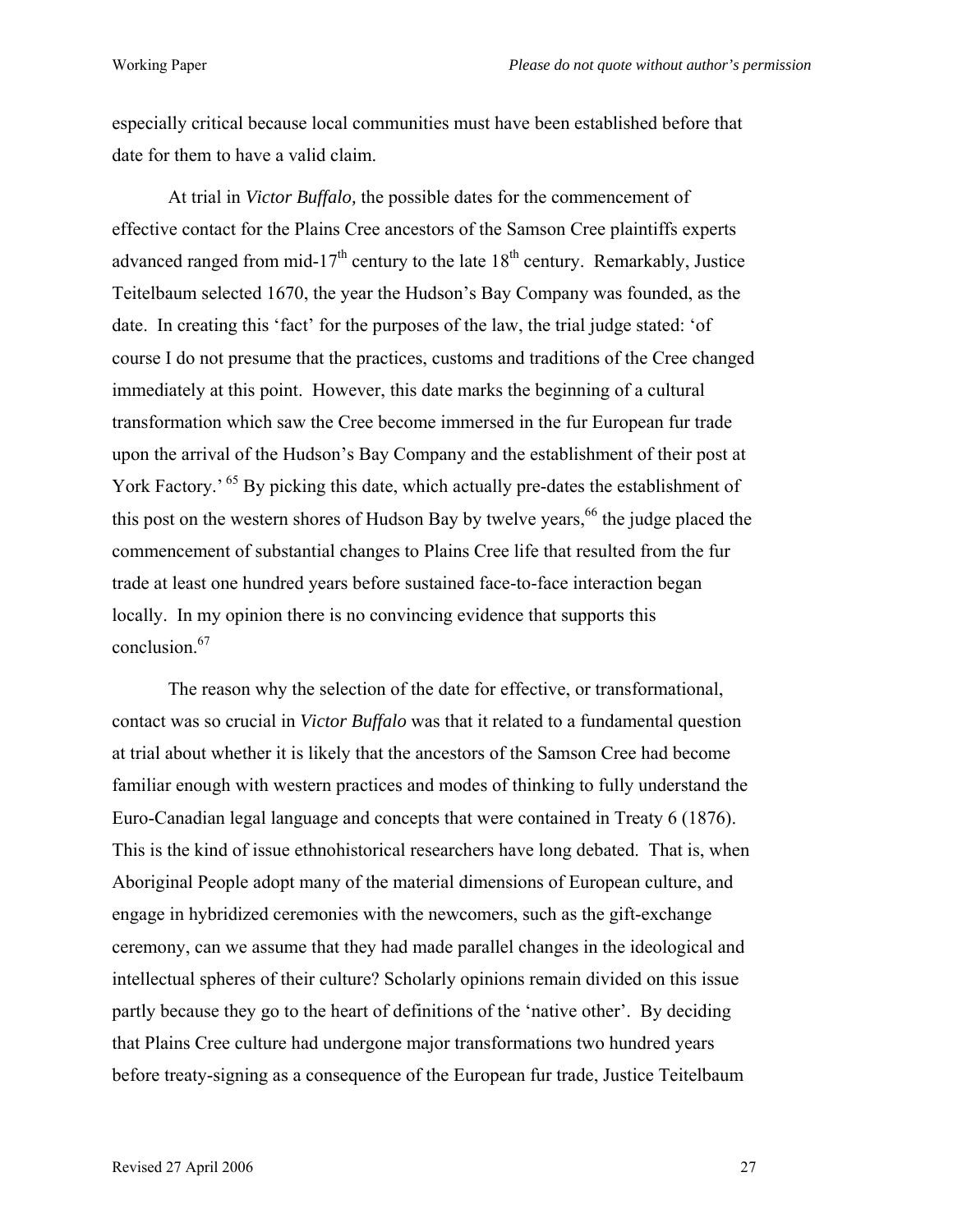warranted his assumption that the Cree who signed the treaty would have understood its terms as they had been explained (translated) at the time.

This case and the above discussion highlight the problems of meshing the chronological schemes of the academy, which treat post-contact culture change as an ongoing and cumulative process, which is only divisible into loosely defined periods, with those of the court, which imagines the process as being a series of singular and transformative events that led Indigenous people to acquire exotic cultural elements that are not eligible for legal protection and/or had learned to understand the newcomers, if not think like them.

### *Oral evidence*

I noted at the outset that ethnohistorical evidence is highly varied. My discussion has mostly focused on issues pertaining to documentary records. This discussion also serves, however, to raise the issue of Aboriginal oral history/evidence. This line of evidence is essential primarily for two reasons. First, it provides crucial indigenous perspectives. Second, when there are substantial breaks in other lines of evidence, this type of history may enable claimants to breach those gaps.

Oral evidence always has been essential to claims adjudication and litigation, albeit, until the past few decades it mostly has entered the proceedings indirectly in the form of ethnographies that were based on ethnographic field work undertaken in the pre-claims era and for other purposes, mostly to address academic interests. The native voice was highly filtered in this work. Furthermore, until recently, native oral evidence mostly was interpreted by anthropologists. Speaking of her experience as an expert in USICC hearings in the 1950s, for example, anthropologist Nancy Lurie observed that the she and her colleagues served as surrogate Indians. This was because the lawyers and commissioners found that anthropologists answered their questions more directly and appropriately than native Elders did.<sup>68</sup>

Although academic experts still play major roles in claims hearings, litigation, and FAP proceedings, it is also widely recognized that Aboriginal people must be allowed to present their oral histories directly. In Canada, for example, as the Supreme Court developed the tests petitioners must meet to establish their claims, the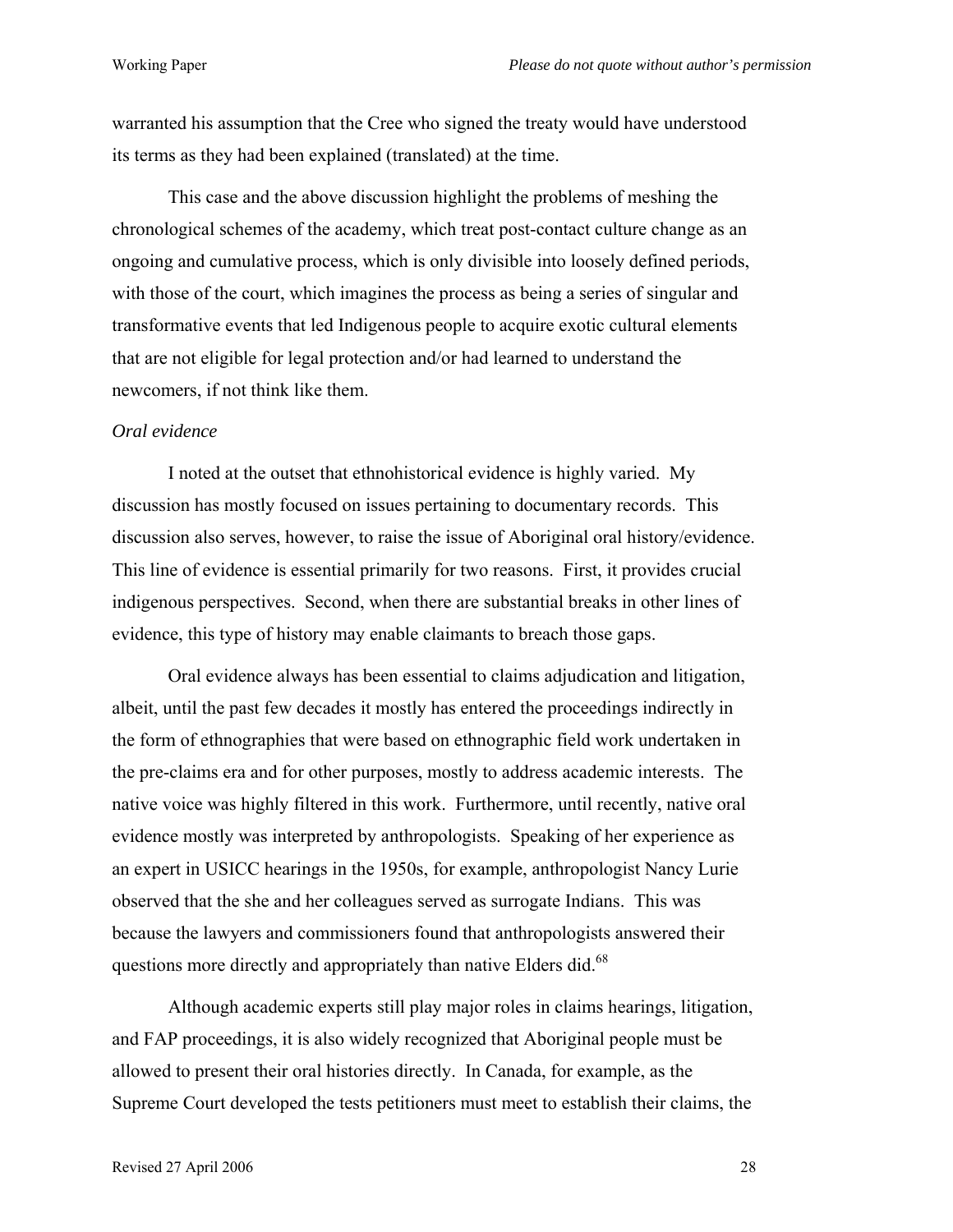issues of evidence inevitably arose. It came to the fore in the landmark *Delgamuukw* trial and the appeals that followed. At trial, the plaintiffs departed from Canadian tradition by leading off with testimony from the elders (expert witnesses), which took a substantial amount of the court's time. They presented their evidence in their languages, through song, and in art. When they completed their presentations, the academic expert witnesses, (myself among them) made their presentations. The Gitxsan-Wet'suet'en were not successful at trial, however, largely because the judge paid little regard to the elders' testimony. They appealed. When their case reached the Supreme Court of Canada, it faulted the trial judge for not giving proper weight to Gitxsan-Wet'suet'en oral history testimony. The problem with the Supreme Court's judgment, however, was that did not take into account the practical problems this line of evidence poses in litigation, apart from the fact that it requires a substantial relaxation of the hearsay evidence rule. A key difficulty is that the veracity of this line of evidence is hotly disputed by parties to litigation. One reason is that it often juxtaposes Native views of their histories [insiders' perspectives], which I have often found are revisionist, against those of outsiders. In treaty rights cases, as happened in *Victor Buffalo,* these revisionist views of history challenge an older historiography about treaties that uncritically portrayed the government and its agents as acting largely in the best interests of the Aboriginal people.<sup>69</sup> Put simply, the older literature upheld the honor of the Crown, and the First Nations' oral histories often challenge it.

There is also a practical reason why oral history evidence has become so contentious. Opposing sides in rights litigation do not have equal access to oral history informants before going to trial. Given the adversarial nature of the process, it is not surprising that in Canada Aboriginal claimants are not willing to let the Crown undertake research in their communities if it will be used against them in court. This means that the Crown normally is not able to review this evidence until Aboriginal claimants have filed their reports or their elders and experts have testified in court. This heightens the adversarial aspect of the process because the Crown is limited to questioning the veracity of the oral evidence. The problem is, as Steward noted in the 1950s, elders and the field ethnologists whom Aboriginal claimants retain as their experts, are, to a considerable extent, the evidence.  $70$  This reality makes it very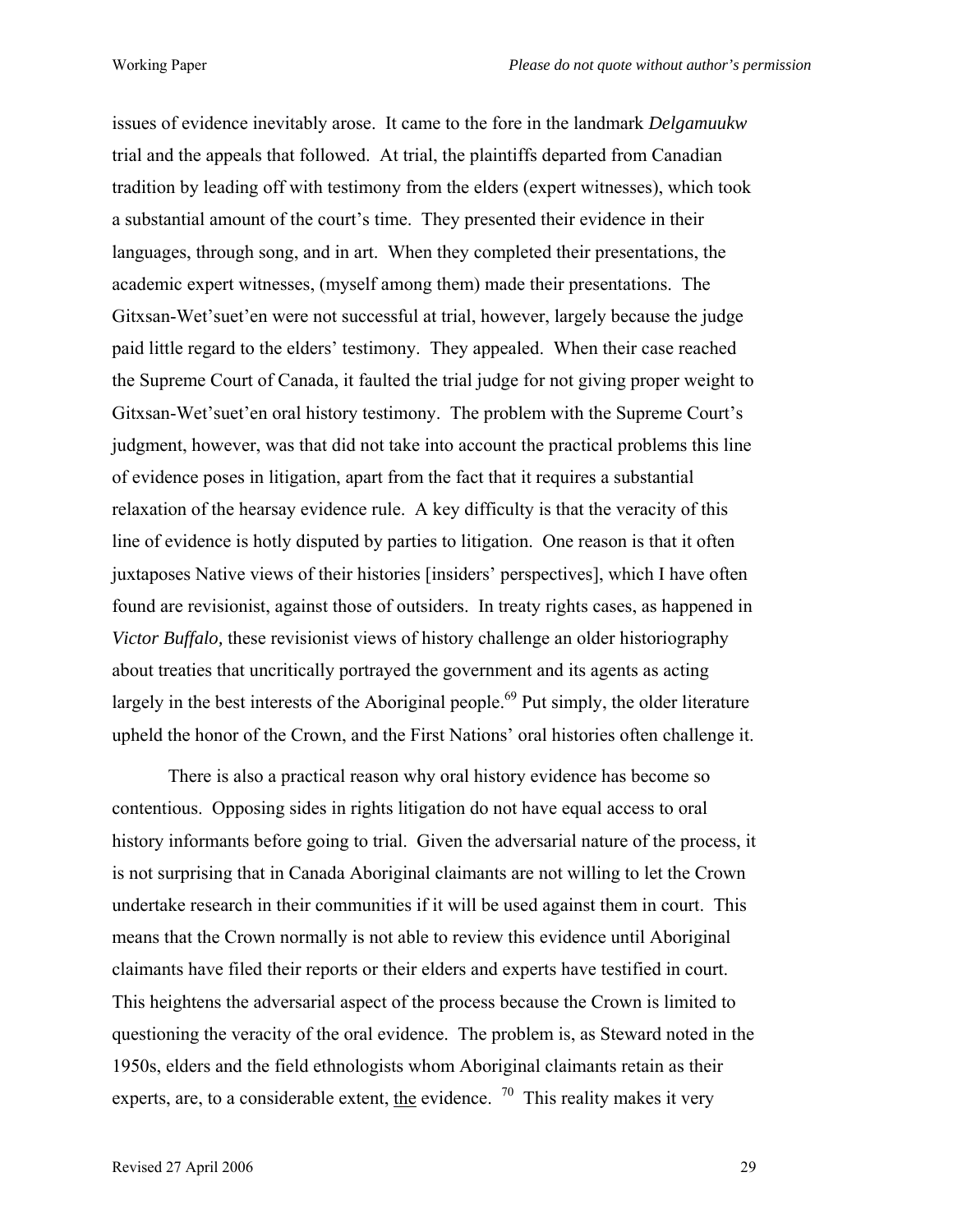difficult to depersonalize the cross-examination of these experts in court. The inability of the Crown to undertake its own pre-trial oral history research also forces its experts to rely heavily on published ethnographic studies to develop counterinterpretations. As discussed above, all too often this literature is based on fieldwork that was undertaken long ago, for different purposes, and it was directed by and/or filtered through Eurocentric (colonial/evolutionary) interpretive frameworks.

In Canada these problems have meant that battles about the weight that should be given to oral history vis-à-vis other lines of evidence have been an ever more central feature of claims cases in the post-*Delgamuukw* era. Perhaps the best two recent examples are the *Regina v. Benoit* (2003) and *Victor Buffalo*. [71](#page-37-29) In the former case, the trial judge gave considerable weight to the plaintiff's oral evidence, but he was faulted for doing so on appeal.<sup>72</sup> In *Victor Buffalo*, on the other hand, the trial judge gave little weight to this line of evidence because he concluded that the Cree lacked a systematic way of establishing the veracity of their oral histories.<sup>73</sup> Ironically, he held up the Gitxsan-Wet'suet'en as having the kind of formalized procedure for evaluating their oral traditions that are acceptable to the courts.<sup>74</sup> I believe that the foregoing discussion makes it clear that unless these setbacks are overcome and the oral history evidence of Aboriginal people given significant weight, native communities/tribes will not be able to marshal the historical evidence they need to succeed in litigation, acknowledgement applications, or other claims forums, when continuity is a key dimension of their petitions.

#### **Conclusion**

The rights and acknowledgement tests established by the USICC, the FAP, and the courts were and are, of necessity, intended for universal application. The foregoing discussion has emphasized, however, that the nature of ethnohistorical evidence makes it very difficult to apply them in a timely and uniform manner. This is because the highly diverse cultures and historical experiences of North American Native groups have produced ethnohistorical records that very considerably from place to place in terms of comprehensiveness and continuity. Furthermore, the plethoras of theoretical frameworks scholars have used to filter these diverse sources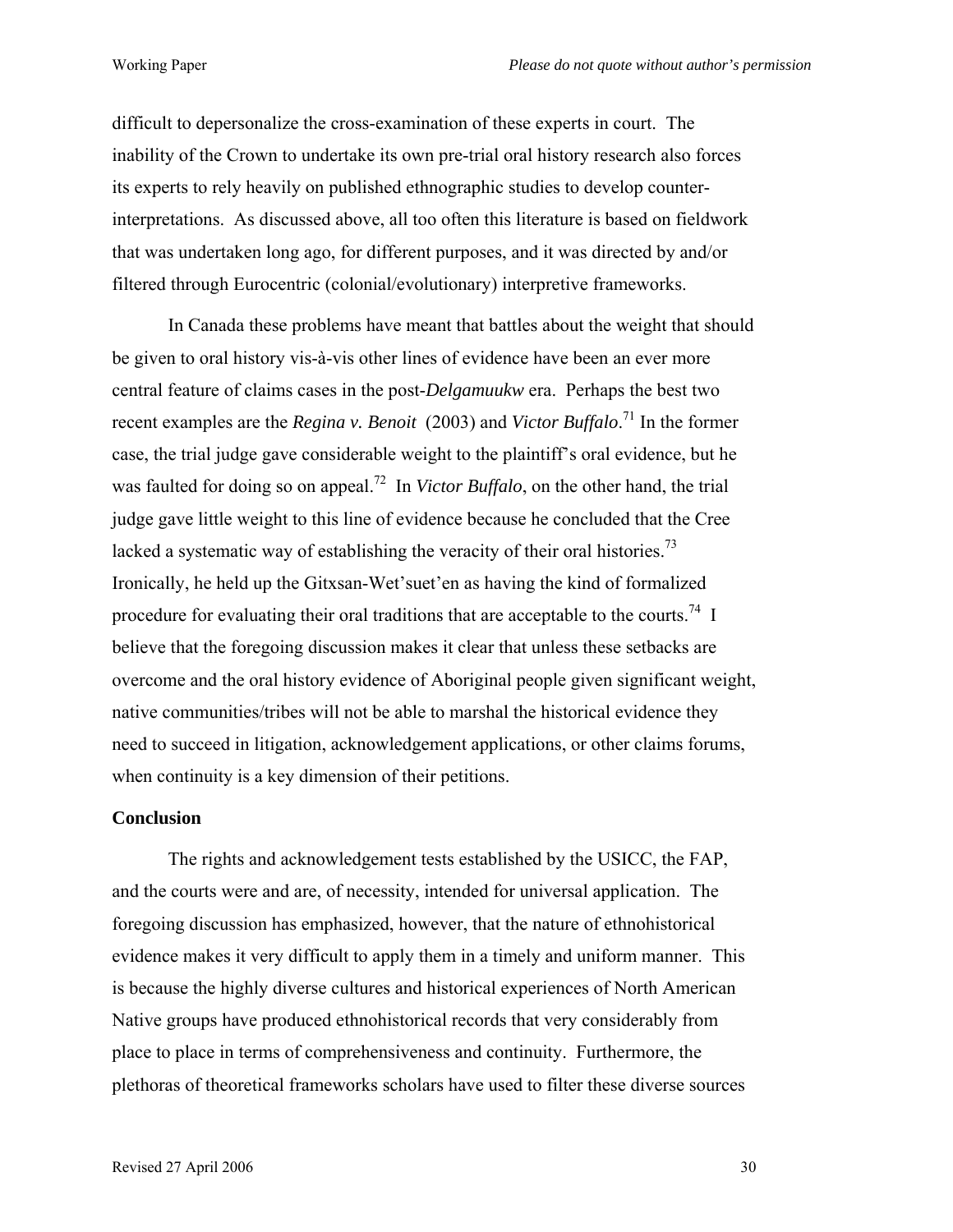have compounded interpretation problems. In recent years, concerted efforts to accommodate Aboriginal perspectives have added to these difficulties. All of these factors add to the uncertainty about the likely outcome of any petition or trial.

The claims process, whether it took place before the USICC or unfolded/is unfolding through the courts or the FAP, compounds this difficulty and tends to make the process ever more time consuming. This is because claims processes generally accentuate the alternative possibilities for historical explanation by engaging parties who support and oppose petitions. To advance their respective positions, opposing sides emphasize supporting evidence and theoretical frameworks. This practice is most pronounced in litigation, of course, where the adversarial nature of the proceedings, especially at the cross-examination stage, tends to polarize the ethnohistorical experts. In theory, the FAP should avoid this problem given that BAR operates essentially like an inquisitorial body. In reality, however, its process does not seek to gain a consensus about historical interpretation advanced by competing interest groups that could lead to a determination that all parties would find acceptable. Rather, FAP allows differences to be expressed in stages and it acts as the final arbiter. The problem with this arrangement is that opposing sides are not able to challenge each other or the BAR staff directly.

The Waitangi Tribunal of New Zealand is sometimes held up as an example of a possible solution to these problems. Space precludes a lengthy discussion of its operations. For the present purposes it is sufficient to note that this institution, which was developed partly in response to the USICC experiment and the problems of litigation, blends the practices of the court with those of an inquisitorial tribunal. Parties to claims file briefs and submit evidence. The tribunal also undertakes its own research. It holds public hearings in the claimants' communities, during which time opposing sides can cross-examine those who appear to testify, albeit hostile challenges are discouraged. When the hearings are concluded, the tribunal, which includes members from the Maori and non-Maori communities, makes its determinations and recommendations. Although the Waitangi Tribunal certainly seems appealing, it too is the subject of mounting controversy in New Zealand. Critics fault it for many of the same problems that bedeviled the USICC and continue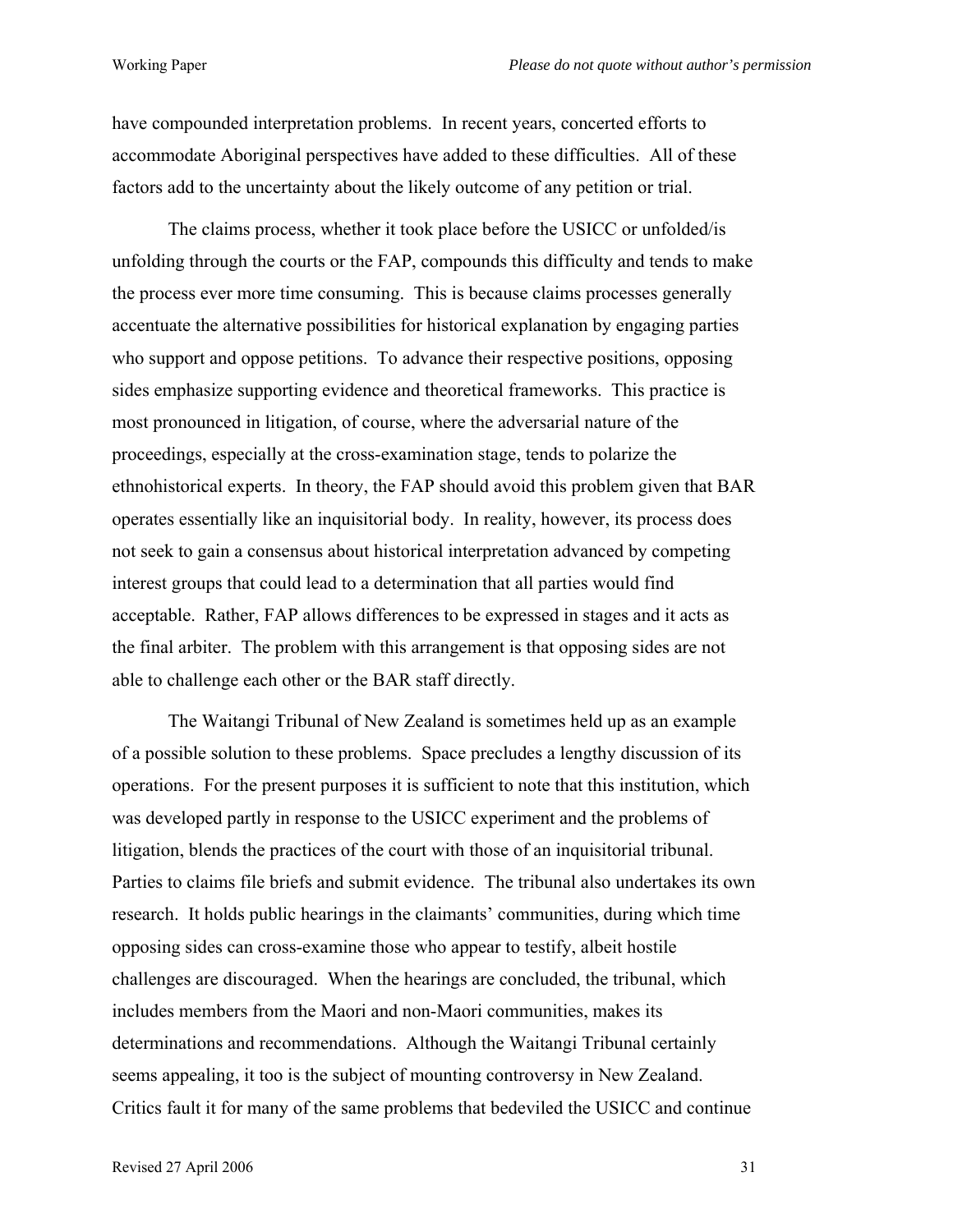to plague court proceedings and the  $FAP<sup>75</sup>$  In addition, the Waitangi Tribunal's detractors charge it with 'fracturing' the nation's history as it rewrites it to accommodate Maori perspectives. So, in the end, perhaps a less radical solution might solve some of the problems discussed above.

As early as 1955, the badly divided group of American anthropologists who were engaged in the USICC process gathered in Bloomington Indiana to discuss their differences. Some of them proposed that the USICC should hold informal prehearing meetings of the experts involved in particular cases for the purpose of identifying and explaining the areas where they were in agreement and disagreement. This was never done. I believe the idea still has merit and is in keeping with the notion that the experts are 'friends of the court,' who are there to educate it. I think that it would also be useful in such pre-hearing meetings, especially in litigation, for the experts from both sides to come to an agreement about what evidence is relevant to the case at hand. In Canada, at present, there is a tendency for both sides to introduce massive amounts of evidence, much of which is only marginally relevant, to be sure that nothing is missed. Also, some material is not submitted in advance, but rather, is brought in at the last moment at the cross-examination phase in an effort to trip-up a witness. While this may be a cleaver and effective trial strategy, it does not permit the thoughtful reflection about the evidence that is introduced by this means. It is these practices that often lead to drawn out trials and in which judges are overwhelmed with an avalanche of evidence, much of which does not appear to inform their judgments, and  $1/6$  Although suggesting pre-trial or pre-hearing gatherings of opposing experts is not a new idea, or represent a radical change, it may be a workable one nonetheless.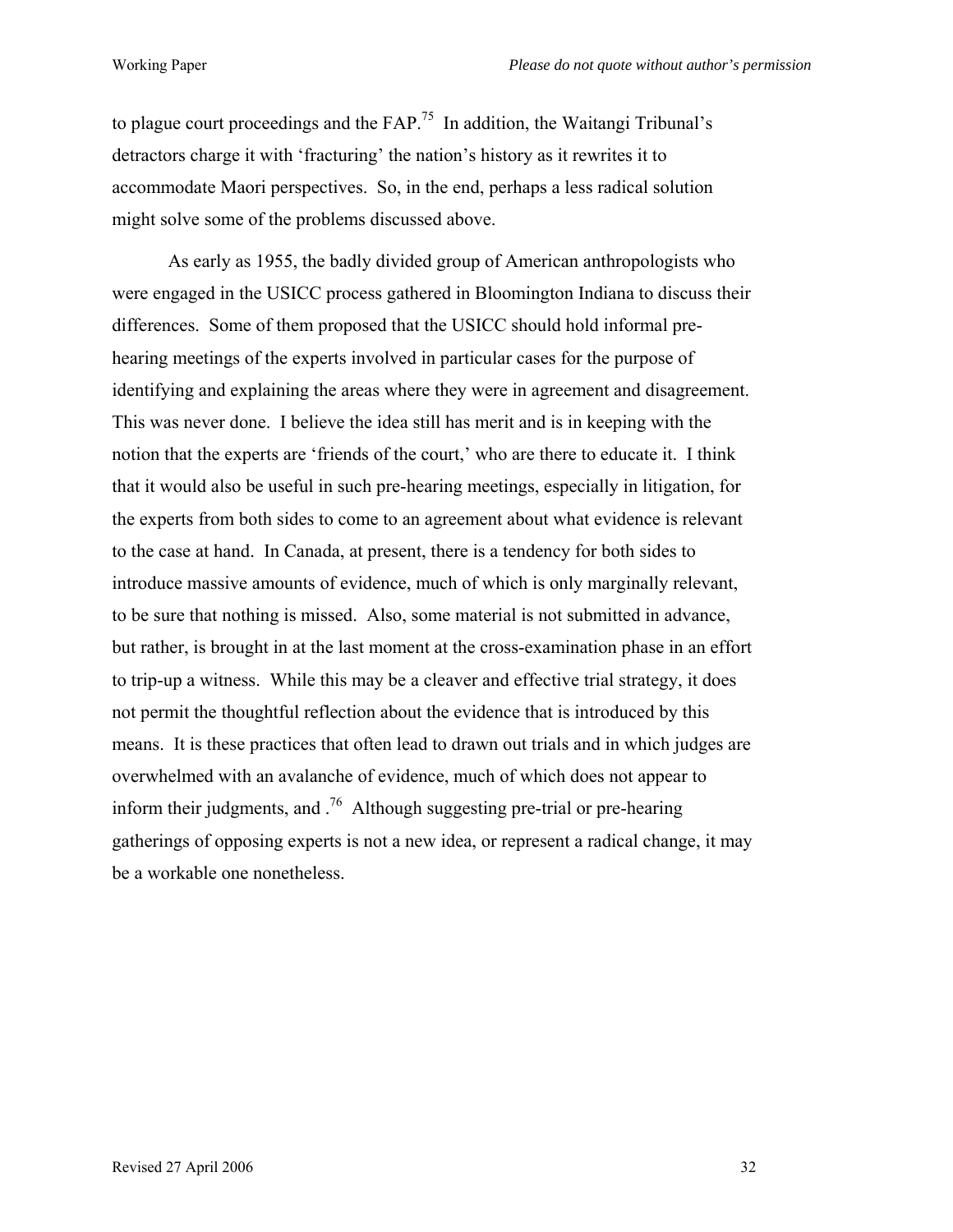$\overline{a}$ 

 $<sup>1</sup>$  Until after World War II, Aboriginal peoples' access to the courts was limited, however. In</sup> the United States, for example, Indian tribes could not sue the federal government without first obtaining congressional approval. In Canada, from 1927 to 1951 the *Indian Act (Section 141)* barred First Nations were from hiring lawyers to pursue their claims. The involvement of aboriginal people in World War II, and the civil rights movements that followed in its aftermath created a more favorable political climate for Aboriginal people to pursue their rights. 2

 $2^2$  These include a special sovereign to sovereign relationship with the federal government as a domestic dependant nation and eligibility for various federal social and economic programs for recognized tribes valued in excess of \$4 billion annually in 2001. One of the most controversial economic benefits to flow from the special federal-tribal relationship is the right to operate casinos in states where these gambling operations are not banned by state law. Robin M. Nazzaro, Director of Natural Resources and Environment, GAO, 'Testimony Before the Committee on Resources, House of Representatives, 'Indian Issues: Timeliness of the Tribal Recognition Process had Improved, but it will Take Years to Clear the Existing Backlog of Petitions, 5.

<sup>3</sup> An example would be *Victor Buffalo v. Regina* trial of the Samson Cree treaty six claim before the federal court of Canada in Calgary. It costs the opposing sides over \$100 million through the trial phase.

 Ethnohistorian Helen Tanner, who appeared often before the commission and continues to serve as an expert witness in litigation contends that the American legal system, especially its rules of evidence and adversarial dimension, is not capable of reaching decisions that are just in Indian terms. This is largely because it cannot deal properly with ethnohistorical evidence. Helen Hornbeck Tanner, 'History vs the Law: Processing Indians in the American Legal System,' *University of Detroit Mercy Law Review, 76 (Spring) 1999: 694-708.* 

 H. D., Rosenthal, *Their Day in Court: A History of the Indian Claims Commission*. New York: Garland, 1990: 114-20. He notes also that the lawyers involved wanted to protect their interests. Anthropologist Nancy Lurie, who appeared before the commission in the formative period of the 1950s regretted that it did not act more like an inquisitorial tribunal by undertaking research of its own as it was authorized to do according to the terms of the 1946 Indian Claims Commission Act. Nancy Lurie, 'The Indian Claims Commission,' *Annals of the American Academy of Political and Social Sciences.* 436 (march) 1978: 97-110. Much earlier Lurie had commented on the problems that arose from the adversarial nature of the USICC proceedings and the fact that Indians as plaintiffs had carried the burden of proof whereas the government as defendant merely had to case doubt. See, Nancy O. Lurie, 'Problems, Opportunities, and Recommendations [Ethnologists as witnesses before Indian Claims Commission],' *Ethnohistory* 1955 2 (4): 357-75. 6

 $\delta$  John Barnett, Chairman, Cowlitz Indian Tribe of Washington, testified to the Senate Committee on Indian Affairs that it took his people 25 years to get recognized. Richard L. Velky, Chief of Schaghticoke Tribal Nation made a similar comment about his people's experience. Testimony before the Senate Committee on Indian Affairs on Federal Recognition of Indian Tribes, Wednesday, May 11, 2005 [hereinafter SCIAFR]. See, for example, the testimony of Prof. Kathleen J. Bragdon, William and Mary. **[http://indian.senate.gov/2005hrgs/051105hrg/051105wit\\_list.htm](http://indian.senate.gov/2005hrgs/051105hrg/051105wit_list.htm)> (accessed 8 January 2005)** <sup>7</sup>

Barry T. Hill, Director of Natural Resources and the Environment, Government Accounting Office [GAO], *Report to Congressional Requesters: Improvements Needed in Tribal Recognition Process*, November 2001, 14. In a follow-up report dated 10 February 2006 the GAO noted that the BIA had increased its staff, but problems remained due to the increased requests for information from third parties who had vested interests in the outcome of petitions. Nazzaro, 2-3.' 8

 $8\,\text{For example, according to the guidelines, {petitioners present their case to BAR and its staff}$ makes a proposed finding based on the evidence submitted by the petitioners and/or additional information collected by staff researchers. A 180 day public commentary period follows when third parties are given the opportunity to submit evidence and arguments to support or rebut the proposed finding. The petitioners are then given 60 to reply to these interventions. Afterward, the Assistant Secretary of Indian Affairs has 60 days to make a determination. None of these time frames are rigid, however. Any or all of them may be extended indefinitely. See, GAO, *Improvements Needed*, 28.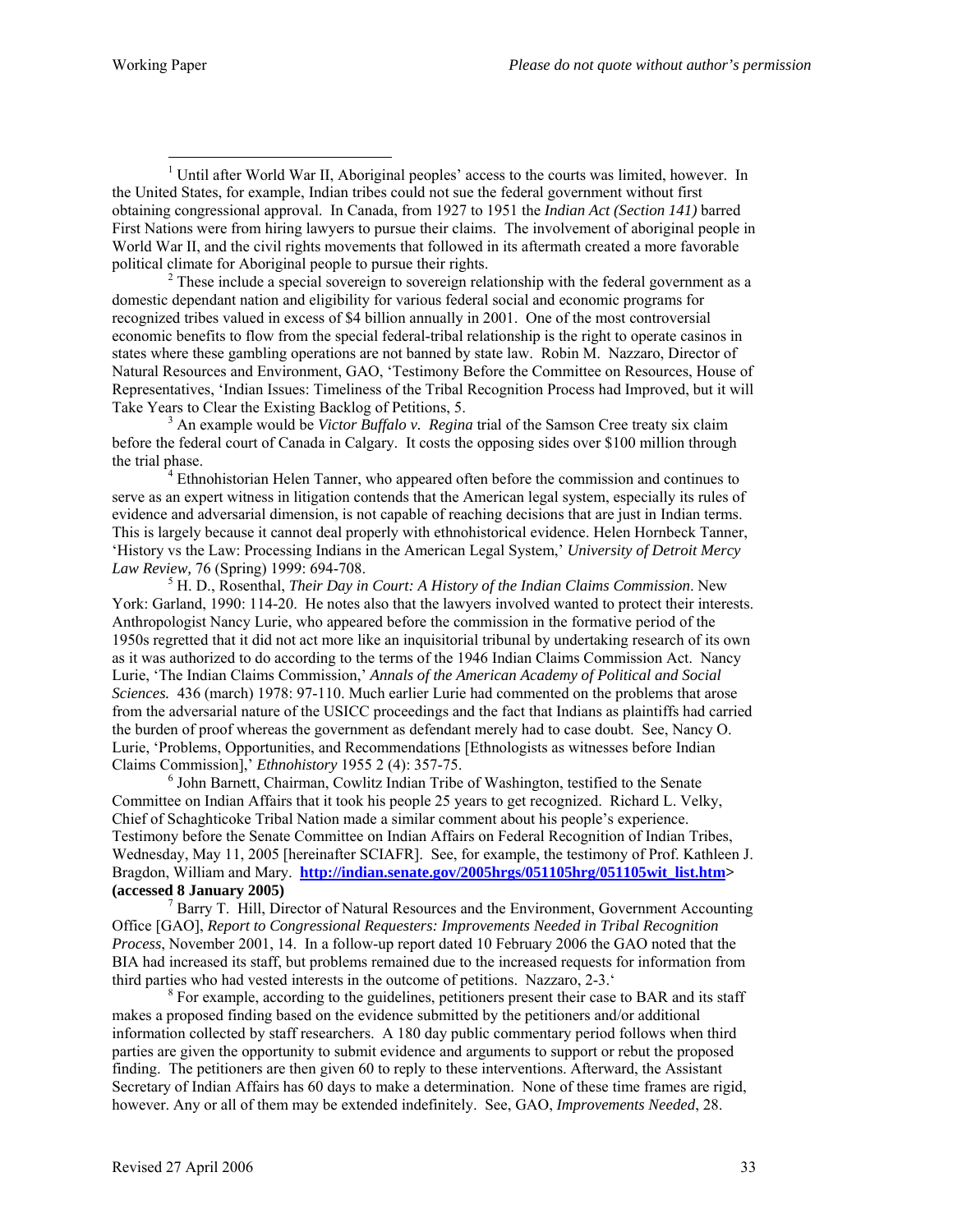-<br>9 <sup>9</sup> The status of all outstanding applications are listed at:<br> $\frac{http://www.indianz.com/adc20/adc20.html}{http://www.indianz.com/adc20/adc20.html}$  (accessed 6 April 2006).

 $heta$ <sup>0</sup> Connecticut Gov. M. Jodi Rell made this complaint in reference to the FAP's processing of the applications of the Historic Eastern Pequot Tribe and the Schaghticoke Tribe. SCIAFR. For an extended critique of the FAP see, Jack Campisi, 'Reflections on the last Quarter Century of Tribal Recognition,' New England Law Review, 2003 37(3): 506-15.

<sup>11</sup> Alexander Reilly, "The Ghost of Truganini: Use of Historical Evidence as Proof of Native Title,' *Federal Law Review* Vol. 28: 3-5.<br><sup>12</sup> He made specific references to critiques by Robin Fisher and Arthur J. Ray. Ray: Robin

Fisher, "Judging History: Reflections on the Reasons for Judgment in Delgamuukw v. B.C.", *B.C. Studies*, XCV (Autumn 1992), 43-54 and Arthur J. "Creating the Image of the Savage in Defence of the Crown: The Ethnohistorian in Court", *Native Studies Review*, VI, 2 (1990), 13-29. SCC *R. v. Marshall* (5 November 1999).<br><sup>13</sup> Supreme Court of Canada, Judgment, *Regina v. Marshall*, 1998: 35<br><sup>14</sup> Reilly, 5. He was quoting from Bain Attwood, ed., *In the Age of Mabo*, 1996, xvi.<br><sup>15</sup> Arthur. J. Ray, 2005 "Kroeb

Cultural Ecology in Court," in Richard Handler, editor, *Central Sites, Peripheral Visions: Cultural and Institutional Crossings in the History of Anthropology History of Anthropology, Vol. 11.* Madison: University of Wisconsin Press [Forthcoming November 2006]: 35 pp," in *Central Sites, Peripheral Visions: Cultural and Institutional Crossings in the History of Anthropology History of Anthropology,* 

*Vol. 11.* University of Wisconsin Press: 35 pp.<br><sup>16</sup> Arthur J. Ray, "Anthropology, History and Aboriginal Rights: Politics and the Rise of Ethnohistory in North America in the 1950s," in Arif Derlik, ed., *From Colonialism to Globalism: Changing Times, Changing Spaces, and Our Ways of Knowing.* Savage, Maryland: Rowman & Littlefield, (Forthcoming autumn 2006) 35 pp.<br><sup>17</sup> *Ontario v. Bear Island Foundation*, 1991 provides a good example of a case where groups

of opposing experts represented two competing views of post-contact Subarctic history. This

Personal communication, Mark E. Miller, 23 March 2006. FAP does give public notice of its proposed findings, however, which give a synopsis of the reasoning for them. A current list of these is available at: http://www.indianz.com/adc/adc.html (accessed 10 April 2006).<br><sup>19</sup> Often claims arise when Native People are charged with violating fish and game laws. In

these instances they appear as defendants.<br><sup>20</sup> An example is the work of Jacqueline Peterson: "Prelude to Red River: A Social Portrait of the Great Lakes Métis," *Ethnohistory* 25 (Winter 1978): 41-67; "Many Roads to Red River: Métis Genesis in the Great Lakes Region, 1680-1815," in Brown and Peterson, *The New Peoples*, 38, 64. Peterson made this assumption based on the American experience, where large-scale immigration took place during the 19th Century. The research that informed her paper did not focus on the post-1850 Great Lakes area.<br><sup>21</sup> Miller notes, for example, that most failed claimants are from the eastern and southern

portions of the United States. In his view this reflects, in large measure, the fact that these Indians had experienced the longest period of intense interaction with Euroamericans. Mark E. Miller, *Forgotten Tribes: Unrecognized Indians and the Federal Acknowledgment Process,* Lincoln: University of

Nebraska Press, 2004<br><sup>22</sup> I have discussed this in: Arthur J. Ray, 'From the United States Indian Claims Commission Cases to *Delgamuukw,*' Louis Knafla, editor, *Aboriginal Title and Indigenous Peoples: Comparative Essays on Australia, New Zealand, and Western Canada.* Calgary: University of Calgary Press, 25 pp*.* <sup>23</sup> When I was being qualified as an historical geography expert in *Delgamuukw*, the Crown's

lawyers argued that it was not necessary for me to interpret Hudson's Bay Company documents for the court because they were 'plain on their face.'

 $^{24}$  Sheree Ronaasen, Richard O. Clemmer, and Mary Elizabeth Rudden, 'Rethinking Cultural Ecology, Multilinear Evolution, and Expert Witnesses: Julian Steward and the Indian Claims Commission Proceedings,' in Richard Clemmer, Daniel Meyers, and Mary Elizabeth Rudden*, Julian Steward and the Great Basin: The Making of An Anthropologist.* Salt Lake City: University of Utah Press, 1999, 171-2.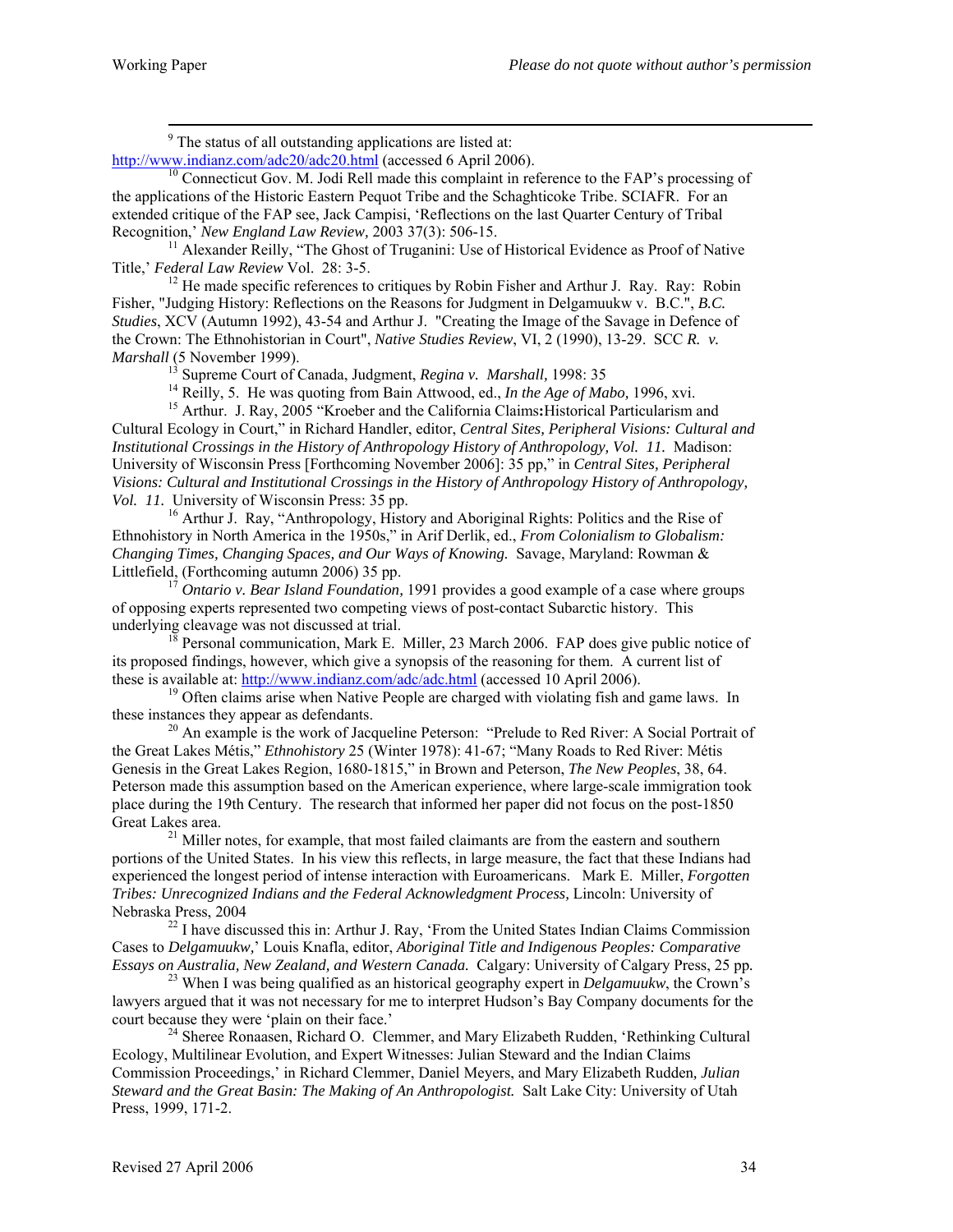$25$  Specifically, the Supreme Court of Canada noted that the trial judge concluded 'that there was no trade of salmon "in any regularized or market sense" but only "opportunistic exchanges taking place on a casual basis". He found that the Stó:lō could not preserve or store fish for extended periods of time and that the Stó:lō were a band rather than a tribal culture; he held both of these facts to be significant in suggesting that the Sto: lo did not engage in a market system of exchange. Subsequently, historian Keith Carlson provided linguistic evidence that suggests this First Nation did engage in regular trade. Keith Thor Carlson, " Stó:lō Exchange Dynamics," *Native Studies Review* 1997, 11(1), pp. 5-48.

 $26$  The classic expression of this idea is Olive Dickason, 'From "One Nation" in the Northeast to 'New Nation' in the Northwest: A look at the emergence of the Métis,' *The New Peoples: Being and Becoming Metis in North America,* J. Peterson and J. Brown, eds., (Winnipeg: University of Manitoba

Press), 1985: 19-36<br><sup>27</sup> 'A reasonable length of time' was not specified in the act. Rather, this flexible notion was adopted during the formative years of the commission. Initially, some of the government's experts thought they had to prove or disprove a group occupied an area from 'time immemorial'. Ralph Barney, who led the defense team for the justice department disabused his researchers of the latter idea. Ralph Barney to Erminie Wheeler-Voegelin, 29 August 1956, Great Lakes and Ohio Valley

Ethnohistorical Research Porject Archives, Indiana University Archives, Box 1.<br><sup>28</sup> See, Ray, 'Kroeber and the California Claims' and 'Anthropology, History and Aboriginal Rights.'

<sup>29</sup> Ray, 'California claims to *Delgamuukw*.'  $\frac{30}{100}$  Kroeber's first publication on this issue appeared in 1955. See, A. L. Kroeber, 'Nature of the Land-holding Group,' *Ethnohistory* 1955 2 (4): 303-14. In the same issue, fellow anthropologist Nancy Lurie also noted the problems with using the concept in claims proceedings. See, nancy O. Lurie, 'Problems, Opportunities, and Recommendations [Ethnologists as witnesses before Indian Claims Commission],' *Ethnohistory* 1955 2 (4): 357-75.

<sup>31</sup> Twenty years after Kroeber and Lurie made their observations anthropologist Morton Fried revisited the concept of the tribe in a book-length monograph. He noted that there was no agreement about any of its various meanings, including that of the 'identifiable group' and as a political unit. Morton Fried, *The Notion of the Tribe.* Menlo Park: Cumings, 1975. Miller notes that the BIA used 39 different definitions of the term in its various programs in the 1970s. Miller, 7. <sup>32</sup> Arthur J. Ray, 'Constructing and reconstructing Native History: A Comparative Look at

the Impact of Aboriginal and Treaty Rights Claims in North America and Australia,' *Native Studies Review* 16 (1) 2005: 21. It should be mentioned that the academy never adopted Kroeber's concept.<br><sup>33</sup> At the time anthropologists often used this term to imply notions of land ownership, or

tenure. Bruce Rigsby notes that this practice reflected the discipline's practice of developing a different terminology for land tenure than that developed by the law. This has created terminological difficulties for anthropological experts who appear in land title cases. Bruce Rigsby, 'A Survey of Property Theory and Tenure Types,' *Customary Marine Tenure In Australia.* N. Peterson and B. Rigsby Editors, Oceania Monograph 48. Sydney: University of Sydney, 1998:22-46.<br><sup>34</sup> I discussed this in: Ray, 'Politics of Ethnohistory…'<br><sup>35</sup> Indian Claims Commission, Transcripts Docket No. 128, New York: N.Y. : Clearwa

Pub. Co., c1973-c1988, 869-71<br><sup>36</sup> It should be noted that the USICC initially emphasized exclusive use and occupancy, but eventually it allowed for joint occupation. Also, the SCC does allow for joint-tenure.

 $^{37}$  A. J. Ray, 'Métis Economic Communities in the 19<sup>th</sup> Century,' Unpublished Report for

Métis National Council, July 2005.<br><sup>38</sup> The scholarly literature on this aspect of Métis offers another example where the scholarly literature likely will be problematic for the litigation of Métis rights. This is because academics have not used the terms 'settlement' and 'community' with any consistency. Sometimes they use the two words to refer to physical places, where Métis lived for extended periods and built permanent structures on the land. At other times they have used these terms to describe local social groups, which were comprised of related Métis families that interacted with each other frequently enough to have developed a sense of cohesiveness. Arthur J. Ray, 'Métis economic communities and settlements in the  $19<sup>th</sup>$  century.' Ibid.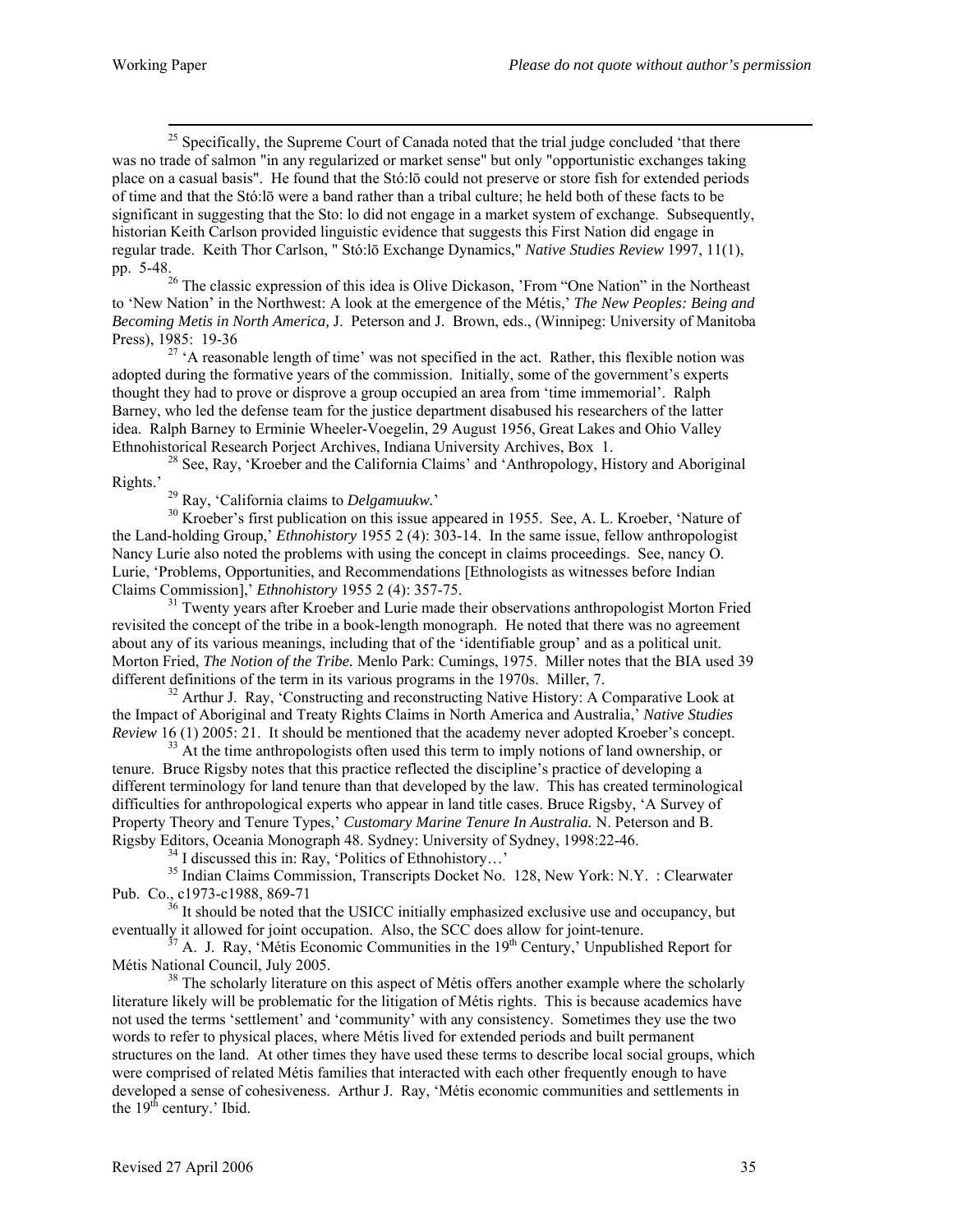39 Adam Kuper, *The Invention of Primitive Society: Transformations of an Illusion.* London: Routledge, 1988, 1. Kuper notes that the idea emerged in the 1860s and 1870s and through various transformations, remains with us today. This persistence is the subject of his book.<br><sup>40</sup> Referred to in economic history and economic anthropology as the 'formalist'/

'substantivist' controversy. See Ray and D. B. Freeman, *Give Us Good Measure.* Toronto:

University of Toronto Press, 1978.<br><sup>41</sup> Adrian Tanner's essay, 'Who Owns the Beaver,' *Anthropologica* 28 1986 is an example.<br><sup>42</sup> Ray, 'Kroeber and the California Claims.' Anthropologist Bruce Rigsby also has explored

the involvement of anthropologists in these and other USICC cases. See, Bruce Rigsby, 1997. "Anthropologists, Indian Title and the Indian Claims Commission: the California and Great Basin Cases," in *Fighting Over Country: Anthropological Perspectives*, *Centre for Aboriginal Economic Policy Research Monograph 12*. Edited by D. E. Smith and J. Finlayson, pp. 15-45. Canberra: Centre for Aboriginal Economic Policy Research, Australian National University. 43 In the California USICC claims, the case pitted the utilitarian cultural ecology approach

against that of the culture area anthropologists. The former stressed the importance of subsistence land use and the latter argued that all uses (economic, ceremonial, and spiritual) were significant. Ibid.,<br><sup>45</sup> At the time it was part of the North-West Territory.<br><sup>46</sup> A. J. Ray, 1985, "Economy of the Peace River, 1870–1930,

for use in *Regina* v. *Horseman*. Subsequently, this was published as: Arthur J. Ray, 1996, "Commentary on the Economic History of the Treaty 8 Area" *Native Studies Review* 10(2), pp. 169-95.

<sup>47</sup> For example, traditionally Aboriginal people in this region harvested salmon for ceremonial, exchange, and subsistence purposes.

**<sup>48</sup>** Discussions of these kinds of issues figured prominently before the Oversight Hearing Before the Senate Committee on Indian Affairs on Federal Recognition of Indian Tribes. See, for

 $^{49}$ Testimony of Chief Adkin before the Senate Indian Affairs Committee, SCIAFR.<br><sup>50</sup> This issue arose, for example, with respect to the petitions of the Historic Eastern Pequot Tribe and the Schaghticoke Tribe of Connecticut. Given the difficulty of computing these rates, charges also have made the BAR calculations often are in error. See testimony of Gov. M. Jodi Rell before SCIAFR, 11 May 2005.<br><sup>51</sup> Arlinda Locklear, 'Testimony of Arlinda Locklear on S.611, before the Senate Committee

on Indian Affairs, May 24, 2000 on behalf of the Miami Nation of Indian, p. 6.<br><sup>52</sup> Ibid. Locklear also notes that many recognized tribes could not meat this test, which

demonstrates its arbitrary nature.<br><sup>53</sup> Their involvement in the fur trade is a primary reason. Fur trading companies, especially the Hudson's Bay Company kept voluminous personnel and other records. Also, fur trading licenses,

catholic church records, etc. also are extensive.<br><sup>54</sup> *Regina v. Van der Peet*, paragraph 32.<br><sup>55</sup> Susan Sharock, 'Crees, Cree-Assiniboine, and Assiniboines: Interethnic Social<br>Organization on the Far Northern Plains,' *E* 

<sup>56</sup> It should be noted that in his analysis of the concept of the 'tribe,' Fried determined that the

concept does not, with any consistency, refer to a 'breeding population.'<br>
<sup>57</sup> This notion was still in play during the *Delgamuukw* trial.<br>
<sup>58</sup> In this case the trial judge J. Olney of the Federal Court of Australia ru does not support a finding that the descendants of the original inhabitants of the claimed land have occupied the land in the relevant sense since 1788 nor that they have continued to observe and acknowledge, throughout that period, the traditional laws and customs in relation to land of their forbears. The facts in this case lead inevitably to the conclusion that before the end of the 19th century the ancestors through whom the claimants claim title had ceased to occupy their traditional lands in accordance with their traditional laws and customs. The tide of history has indeed washed away any real acknowledgement of their traditional laws and any real observance of their traditional customs." The High Court upheld Olney's decision. *Members of the Yorta Yorta Aboriginal Community v Victoria* [2002] HCA 58 (12 December 2002).

<<http://www.austlii.edu.au/au/cases/cth/HCA/2002/58.html>> (accessed 18 January 2006).